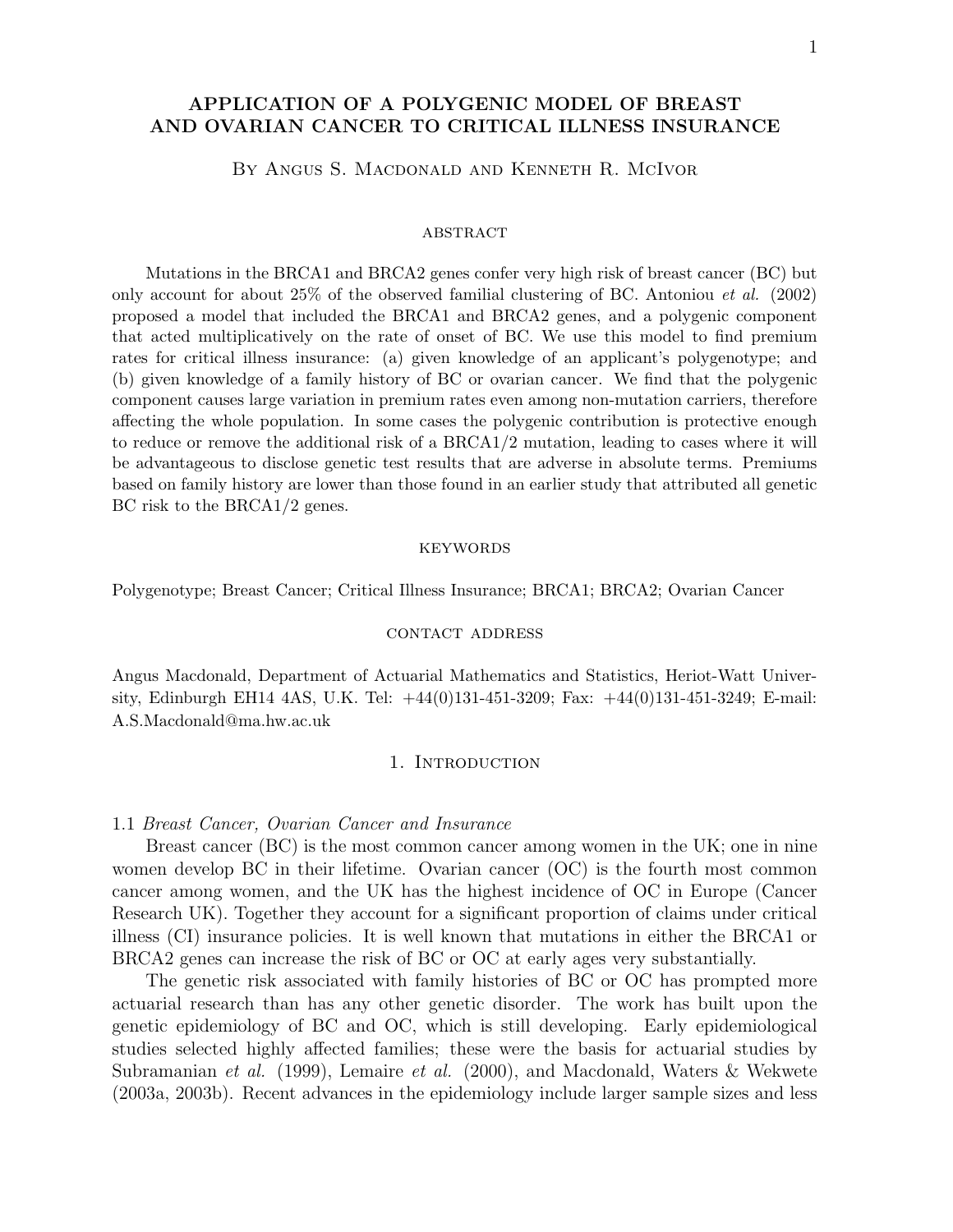biased selection of subjects or families. A recent actuarial study allowing for these is Gui et al. (2006). The aim of all these actuarial studies has been to model how life and CI insurance pricing may be affected: (a) if the insurer knows of the genetic risk; or (b) if the applicant for insurance knows of the genetic risk but the insurer does not.

In the UK, the Genetics and Insurance Committee (GAIC) has the task of assessing applications made by the insurance industry to be allowed to use genetic test results in underwriting, provided: (a) the test results were known because of past clinical history; and (b) the sum assured exceeds the limit set in an agreed moratorium (currently £500,000 for life insurance and £300,000 for CI insurance). Because of their significance, tests for BRCA1/2 mutations are very likely to be the subjects of applications to GAIC.

UK insurers are still allowed to use family history in underwriting (unlike in some other countries, such as Sweden) so in view of the high limits set by the moratorium, the vast majority of applications involving a family history of BC or OC will continue to be underwritten on that basis. Although genetic test results have attracted much attention, the implications of a family history are of more practical importance.

The main epidemiological quantity needed for actuarial modelling is the rate of onset, here denoted  $\mu_q(x)$ . This is the force of onset of the disease (or hazard rate) at age x, for a person with genotype g. If estimates of  $\mu_g(x)$  are available, they can be incorporated in a multiple decrement model for CI insurance almost trivially, or more generally given any payment function we can compute its expected present value (EPV), denoted  $EPV(q)$ . However, this assumes the genotype  $g$  to be known. If all that is known is the existence of a family history when a woman age  $x$  applied for insurance, the corresponding EPV is:

$$
\sum_{g} P[ \text{ Genotype is } g \mid \text{Family history exists at age } x \mid \text{EPV}(g) \tag{1}
$$

where the sum is over all possible genotypes  $q$ . Thus the genotype-specific quantities are still needed, even if the focus is on family history. An important point, which will drive our choice of methodology later, is that the conditional genotype probabilities in Equation (1) usually depend on the transmission probabilities, namely the probabilities that a child of parents whose genotypes are known will have any given genotype.

Another key feature of the earlier genetic epidemiology of BC and OC is that it was based upon the inheritance of major genes, namely single genes in which mutations are alone sufficient to cause the disease. BRCA1 and BRCA2 are the most important, but in the Appendix we list other genes that have been associated with BC risk. Current and future epidemiology is likely to change direction radically, and emphasise another class of genes, called polygenes. Polygenic inheritance means that the genetic risk depends on which variants of several different genes are inherited. In fact, diseases associated with mutations in single genes are exceptional, the vast majority of genetic risks in adult life are almost certainly polygenic, and may be influenced by environment and lifestyle too (hence the name 'multifactorial disorder' which is often used to describe them). Even when major genes may cause a disease, it is possible that the majority of familial clustering of the disease may be caused by polygenes. This is very likely to be the case with BC (see Section 2.1). This epidemiological breakthrough will offer a completely new perspective on the insurance issues raised by knowledge of an individual's genetic profile.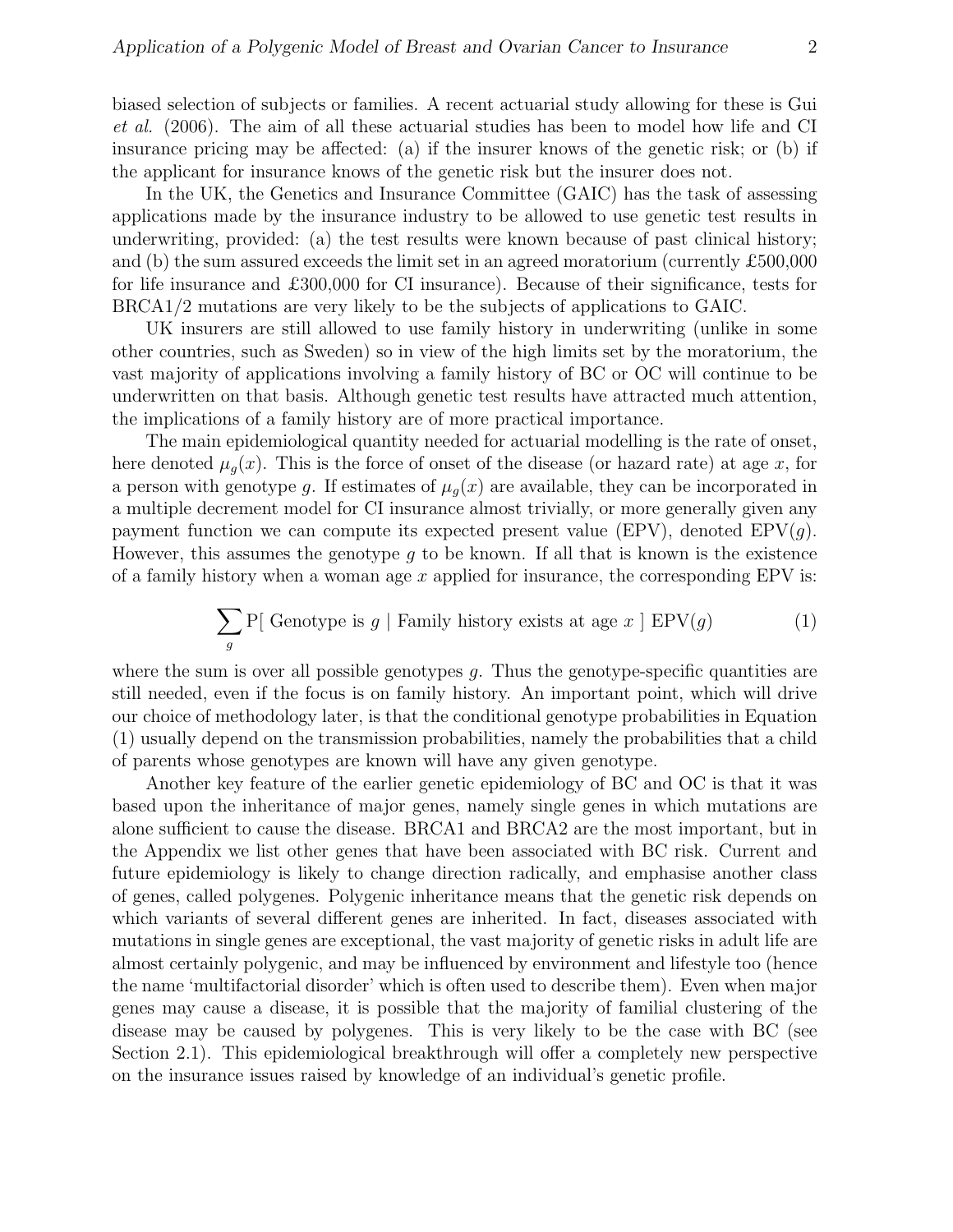Recently Antoniou et al. (2002) examined a number of genetic models for BC/OC risk, using data that included both high-risk families and families not selected for known BC risk. The best-fitting model incorporated BRCA1, BRCA2 and a polygene that modified the rates of onset of BC. Since their paper, and other published sources, allows all the  $\mu_q(x)$  to be found, it is simple to build an actuarial model for CI insurance assuming genotypes to be known, hence to answer the question: what is the effect of pricing CI insurance if the polygene is allowed for, as well as the major genes BRCA1 and BRCA2? Put another way, how reliable is a genetic test that shows a BRCA1/2 mutation to be present, if the polygene is not taken into account? This bears directly on the criteria that GAIC has published for assessing the use of genetic tests by insurers.

We then wish to study how the polygene affects CI insurance pricing if, as usual, only the existence of a family history is known. Previous studies have used Equation (1) directly, because a small number of major genes defines a small number of genotypes g. This is not the case with the polygenic model, in particular the conditional genotype probabilities in Equation (1) are intractable. We therefore simulate a large number of nuclear families, and assume that the children of these families make up the pool of potential applicants for insurance. The empirical distribution of genotypes in this simulated sample provides the probabilities in Equation (1) directly.

# 2. The Model of Antoniou et al. (2002)

# 2.1 Breast Cancer and Polygenes

The risks of BC and OC onset were linked to mutations in the BRCA1 and BRCA2 genes in the 1990s, triggering a search for other genes implicated in tumour formation. This search still goes on because it is estimated that BRCA1, BRCA2 and the other possible high-risk genes found to date (see the Appendix), account for only about 25% of the observed familial clustering (Struewing, 2004; Easton, 2005). Part of the problem is that mutations in BRCA1/2 are quite rare, their frequencies being estimated to be  $0.051\%$  and  $0.068\%$  respectively (Antoniou *et al.*, 2002).

It is widely believed that the remaining component arises from the combined influence of common variations (alleles) in several genes that each, individually, has only a small effect on the risk of BC. Such a configuration is called 'polygenic' and the genes which contribute to it may collectively be called a 'polygene'. Although it is unlikely that a polygene explains all of the remaining 75% of the familial variation (there are other shared factors within families, such as diet and socio-economic status) it may explain a larger proportion than do any of the major genes.

### 2.2 The Hypergeometric Polygenic Model

The inheritance of major (single) genes, except those carried on the sex chromosomes, is usually assumed to follow Mendel's laws, summarised as follows: everyone carries two copies of every gene and each of their children inherits one of them, selected randomly and independently. Thus the chance that a child receives either copy carried by a given parent is 1/2. This is quite tractable if we are interested in a small number of major genes, each with a small number of alleles. For example if we regard BRCA1 and BRCA2 as each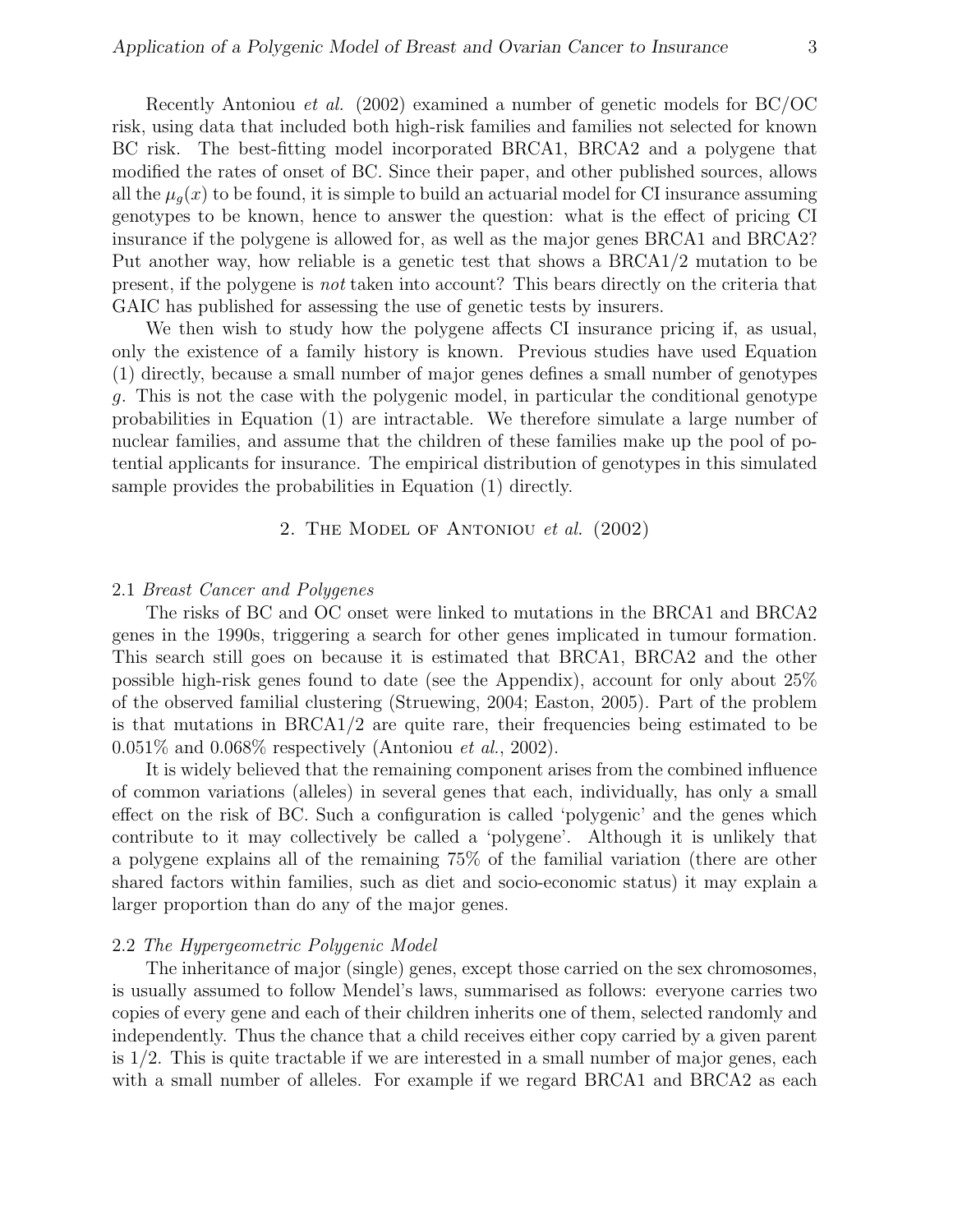having two alleles (mutated and normal) there are only  $3 \times 3 = 9$  possible genotypes, whose frequencies can be calculated exactly if the allele frequencies are known.

However a polygenic model may involve a large number of genes, each with several alleles. In principle Mendel's laws may still be applied, but the number of possible genotypes quickly becomes intractable in many practical problems. For example, if six genes contribute to the polygene, and each has two alleles, there are  $3^6 = 729$  possible genotypes. It is impractical to specify the effect of each of these genotypes on disease onset without some making some simplifying assumptions — in other words, a model.

Consequently, approximate models of the polygenic contribution to a disease have been proposed. A widely used assumption is that the polygenotype is represented by a numerical value on a continuous scale, and the distribution of these values in the population is Normal. This can be motivated by applying the Central Limit Theorem to a model in which total disease risk is the sum of the disease risks associated with all the alleles contributing to the polygenotype, with suitable independence assumptions. The polygenic disease risk may then be a suitable function of the polygene's numerical value, or the disease may be assumed to occur if the polygene's value exceeds a threshold. While this gives a simple model of a polygene's effect, it makes it difficult to model inheritance. The question to be answered is: what is the conditional probability that the child of parents with known polygenotypes will have any given polygenotype? Passage to the continuous limit simplifies the problem of having many additive contributions to the risk, but at the same time it turns the combinatorics of inheritance from hard to impossible.

As a result, when the inheritance of a polygene must be modelled, approximations may be made in the other direction, from continuous to discrete. The numerical polygenotype is assumed to take values in a discrete distribution with a suitable shape, for which there is a plausible model of transmission from parents to children. (Note that this discretisation does not mean a return to the Mendelian model; it is not now genes that are transmitted from parents to children but just a numerical 'value' representing the polygene.) Before giving an example, we fix terminology, by making the following conventions:

- (a) The word 'polygene' will mean the collection of genes that constitute it actual physical segments of DNA.
- (b) Variants of a gene that contributes to a polygene will be called 'polygenic alleles'.
- (c) The word 'polygenotype' means a numerical value representing the polygene.

Our example is the hypergeometric model of Lange (1997), derived from Cannings, Thompson & Skolnick (1978). It was used by Antoniou *et al.* (2002) to represent a polygenic component of BC risk, and it will be central in this paper.

Suppose  $n$  genes, inherited independently of each other, contribute to the polygene, and each has an 'adverse' allele and a 'beneficial' allele which are equally common. An adverse allele contributes  $+1/2$  to the numerical value of the polygenotype, and a beneficial allele  $-1/2$ . Since a person has two copies of each gene, the polygene is defined by the total number of adverse alleles, the possibilities being  $0, 1, \ldots, 2n$ . The corresponding numerical values of the polygenotype are  $-n, -(n-1), \ldots, (n-1), n$ , meant to suggest that 'negative' polygenotypes present below average risk, while 'positive' polygenotypes present above average risk. The mother's, father's and child's polygenotypes are random variables denoted  $P_m$ ,  $P_f$  and  $P_c$  respectively. Assuming the parents to be sampled ran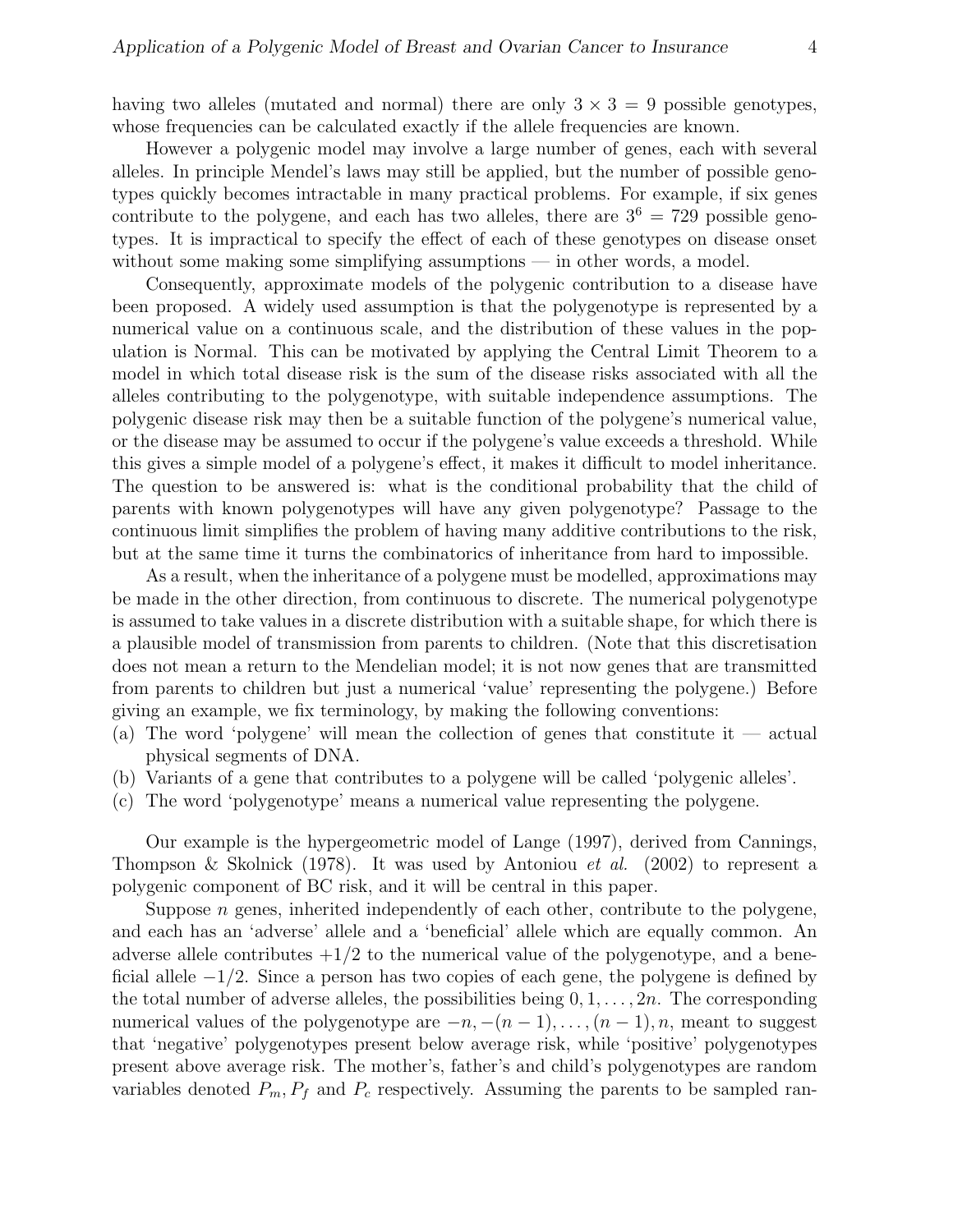domly from the population, their polygenotypes are independently binomially distributed with parameter  $(2n, 1/2)$ , for example:

$$
P[P_m = p_m] = {2n \choose p_m + n} \left(\frac{1}{2}\right)^{2n} \qquad (p_m = -n, -(n-1), \dots, (n-1), n). \tag{2}
$$

Thus the 'extreme' polygenotypes are uncommon, and the 'central' polygenotypes much more common. By the assumed independence the parents' joint polygenotype is:

$$
P[P_m = p_m, P_f = p_f] = \binom{2n}{p_m + n} \binom{2n}{p_f + n} \left(\frac{1}{2}\right)^{4n}.
$$
 (3)

Polygenes are transmitted from parents to children by independently sampling, without replacement, n polygenic alleles from the mother and  $n$  from the father. Conditional probabilities for an offspring's polygenotype are then:

$$
P[P_c = p_c | P_m = p_m, P_f = p_f] = \min_{\substack{p_m = n, p_c + n] \\ r = \max[0, p_c - p_f]} \frac{\binom{p_m + n}{m + n} \binom{n - p_m}{r}}{\binom{2n}{n}} \frac{\binom{p_f + n}{p_c + n - r} \binom{n - p_f}{r - p_c}}{\binom{2n}{n}}.
$$
(4)

This is the convolution of two independent hypergeometric distributions representing the sum of the father's and the mother's contributions to their child's polygenotype. For further details see Lange (1997).

### 2.3 The Model of Antoniou et al. (2002)

Antoniou et al. (2002) fitted several alternative models to a set of high-risk families (each with multiple cases of BC or OC) and a set of unselected BC cases. The best-fitting model was a mixed major gene and polygenic model, in which the major genes were BRCA1 and BRCA2. The site of a mutation on BRCA1/2 was not considered; mutations were either present or absent. Previous studies have shown different mutation sites on the BRCA genes to display different risks of onset and aggressiveness after onset, but this aspect of the epidemiology of BC/OC is not yet developed enough to be taken into account.

For convenience, we use the term 'BRCA0 genotype' to indicate a person who carries neither BRCA1 nor BRCA2 mutations, and let 'BRCA1 genotype' and 'BRCA2 genotype' refer to mutation carriers, although strictly there is no such gene as BRCA0.

The authors used the national incidence rates for England and Wales in 1983–87 as baselines and estimated the relative risks of BC and OC in respect of BRCA1 and BRCA2 mutation carriers, piecewise constant over 10-year age groups between ages 30 and 69. These are shown in Table 1. Since they did not publish the baseline rates, we calculated our own using ONS statistics for England and Wales in 1983–87 and cancer registrations over the same period (ONS, 1999). These are shown in Figure 1, along with crude estimates of those used by Antoniou et al. (2002), obtained by dividing absolute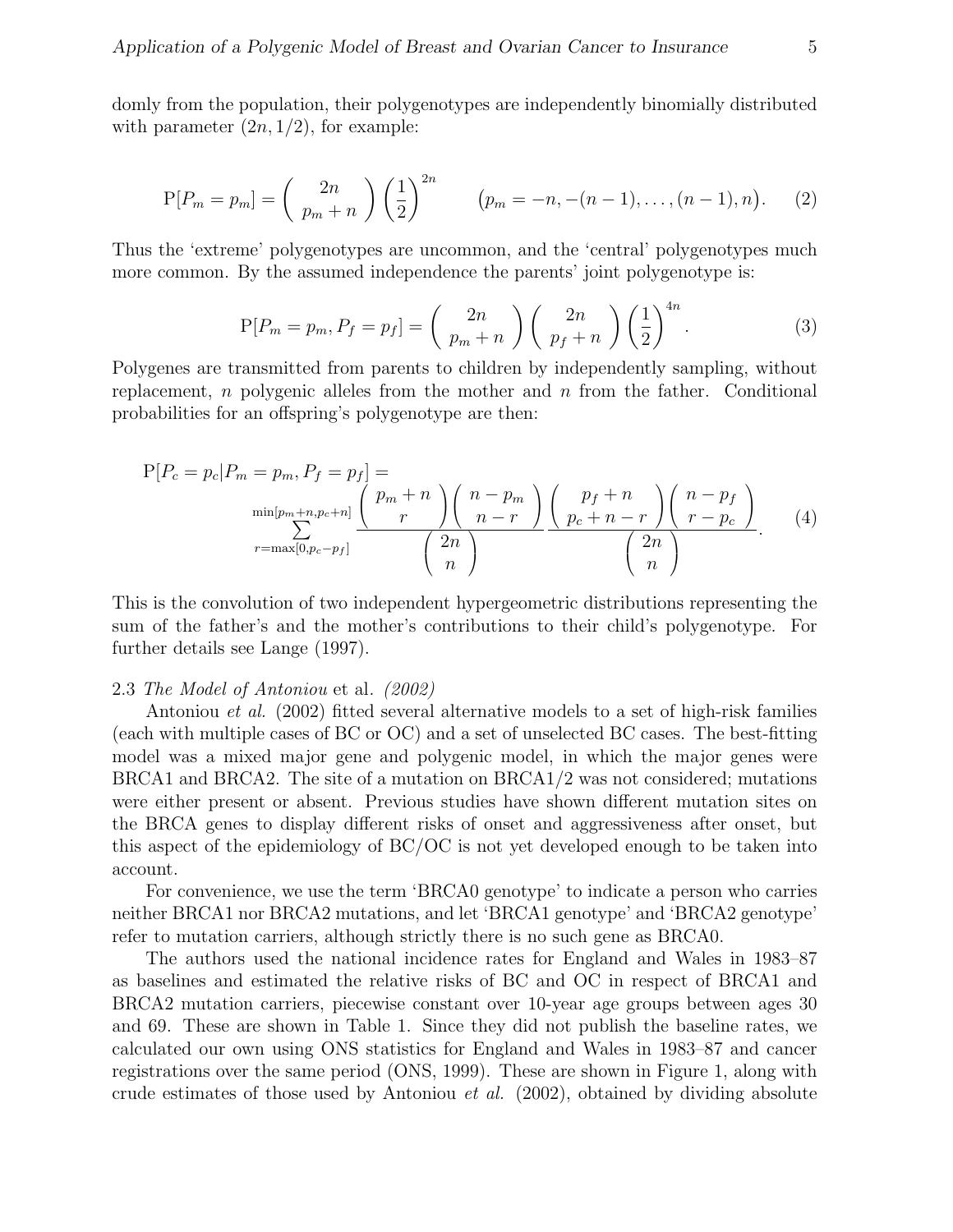

Figure 1: Baseline incidence rates for BC (top) and OC (bottom) from ONS figures for England and Wales (1983–1987) and figures from Antoniou et al. (2002)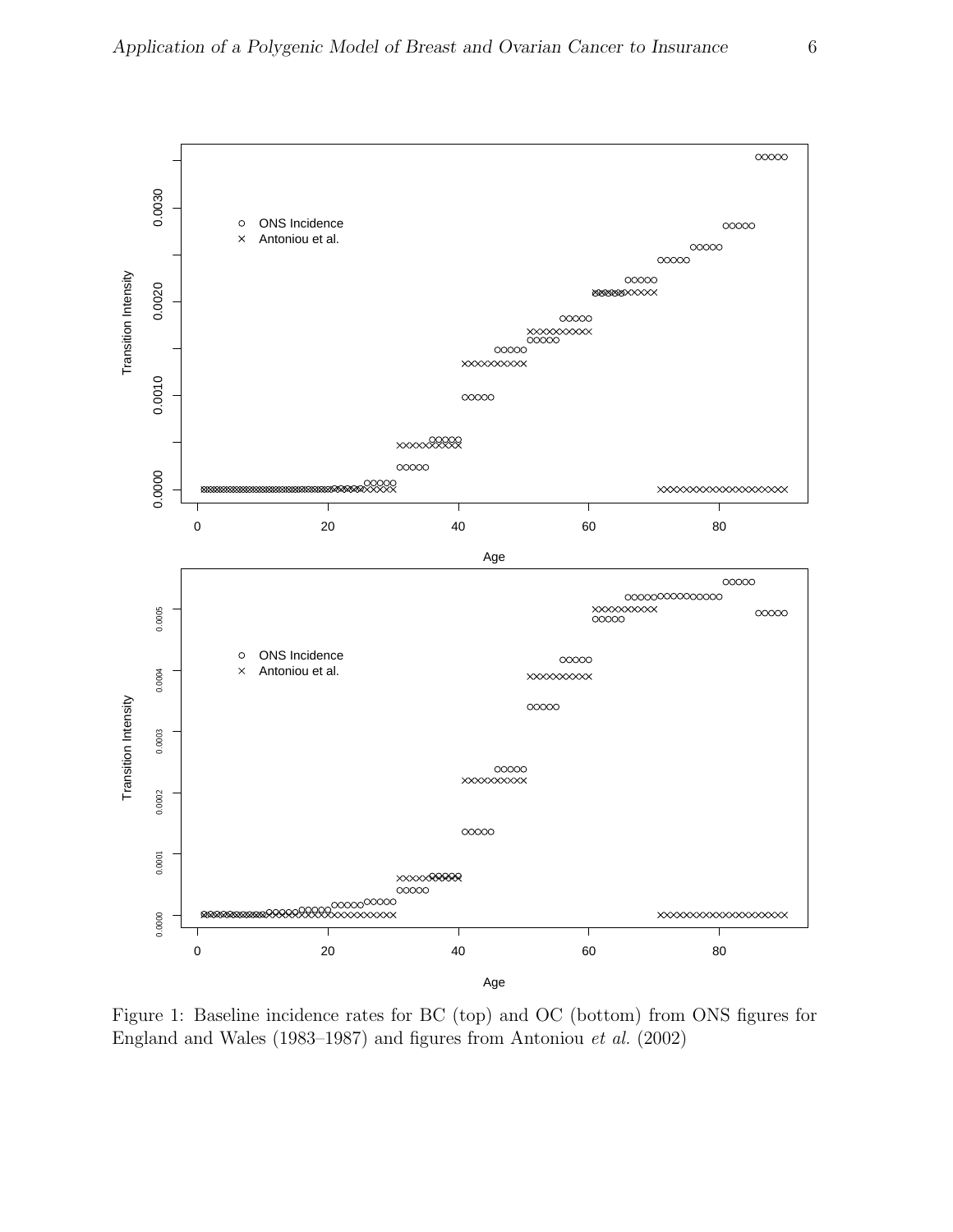Table 1: The relative risks for BC and OC BRCA1 or BRCA2 mutation carriers estimated by Antoniou et al. (2002). The baselines are the onset rates in England and Wales in 1983–87.

|           |       | Breast Cancer     | Ovarian Cancer |                   |  |  |
|-----------|-------|-------------------|----------------|-------------------|--|--|
| Age       | BRCA1 | BRCA <sub>2</sub> | BRCA1          | BRCA <sub>2</sub> |  |  |
| $30 - 39$ | 23.88 | 17.52             | 3.43           | 3.67              |  |  |
| $40 - 49$ | 12.40 | 10.80             | 53.32          | 2.00              |  |  |
| $50 - 59$ | 4.91  | 12.11             | 20.86          | 11.85             |  |  |
| $60 - 69$ | 2.31  | 12.53             | 19.51          | 8.32              |  |  |

Table 2: Comparison of the incidence rates for breast cancer estimated by Antoniou et al. (2002) and Ford et al. (1998).

|     | Antoniou <i>et al.</i>                             | Ford <i>et al.</i> |  |  |  |
|-----|----------------------------------------------------|--------------------|--|--|--|
| Age | BRCA1 BRCA2 BRCA1 BRCA2                            |                    |  |  |  |
|     | $30 - 39$ 0.011222 0.008236 0.01618 0.0118         |                    |  |  |  |
|     | $40 - 49$ 0.016621 0.014471 0.04749 0.0210         |                    |  |  |  |
|     | $50 - 59$ $0.008255$ $0.020352$ $0.03480$ $0.0318$ |                    |  |  |  |
|     | $60 - 69$ 0.004843 0.026326 0.02162 0.1180         |                    |  |  |  |

onset rates by the relative risks. Thus we have onset rates  $\mu_{BRCAi}^{BC}(x)$  and  $\mu_{BRCAi}^{OC}(x)$ , for  $i = 0, 1, 2.$ 

Table 2 compares the BC incidence rates of BRCA1 and BRCA2 mutation carriers from this study with those of the earlier study by Ford et al. (1998) (the basis of the actuarial model of Macdonald, Waters & Wekwete (2003a)). The trends with age are similar, but the rates from Antoniou *et al.* (2002) are much lower, particularly for older BRCA2 mutation carriers. This is as expected, because Ford *et al.* (1998) included only high-risk families (those with at least four cases of BC) whereas Antoniou *et al.* (2002) included a population-based cohort. Both studies focused on early onset of BC, with relatively few cases of onset at ages over 50–55, possibly leading to underestimated risk at higher ages.

The polygenotype is modelled as a Normal random variable  $R$  with mean 0 and variance (the fitted parameter)  $\sigma_R^2 = 1.291$ . It modifies the BC risk regardless of BRCA genotype as follows:

$$
\mu_{BRCAi}^{BC}(x,R) = \mu_{BRCAi}^{BC}(x) e^R.
$$
\n(5)

The Normal polygenic model was discretised to calculate likelihoods. Antoniou et al.  $(2002)$  used the hypergeometric model (Section 2.2) with  $n = 3$ , thus seven polygenotypes P, with values  $-3, -2, -1, 0, 1, 2, 3$ , binomially distributed as in Equation (2). Values of R were approximated in terms of values of  $P$  (equating second moments) as follows:

$$
R \approx \frac{P}{\sqrt{n/2} \sigma_R}.\tag{6}
$$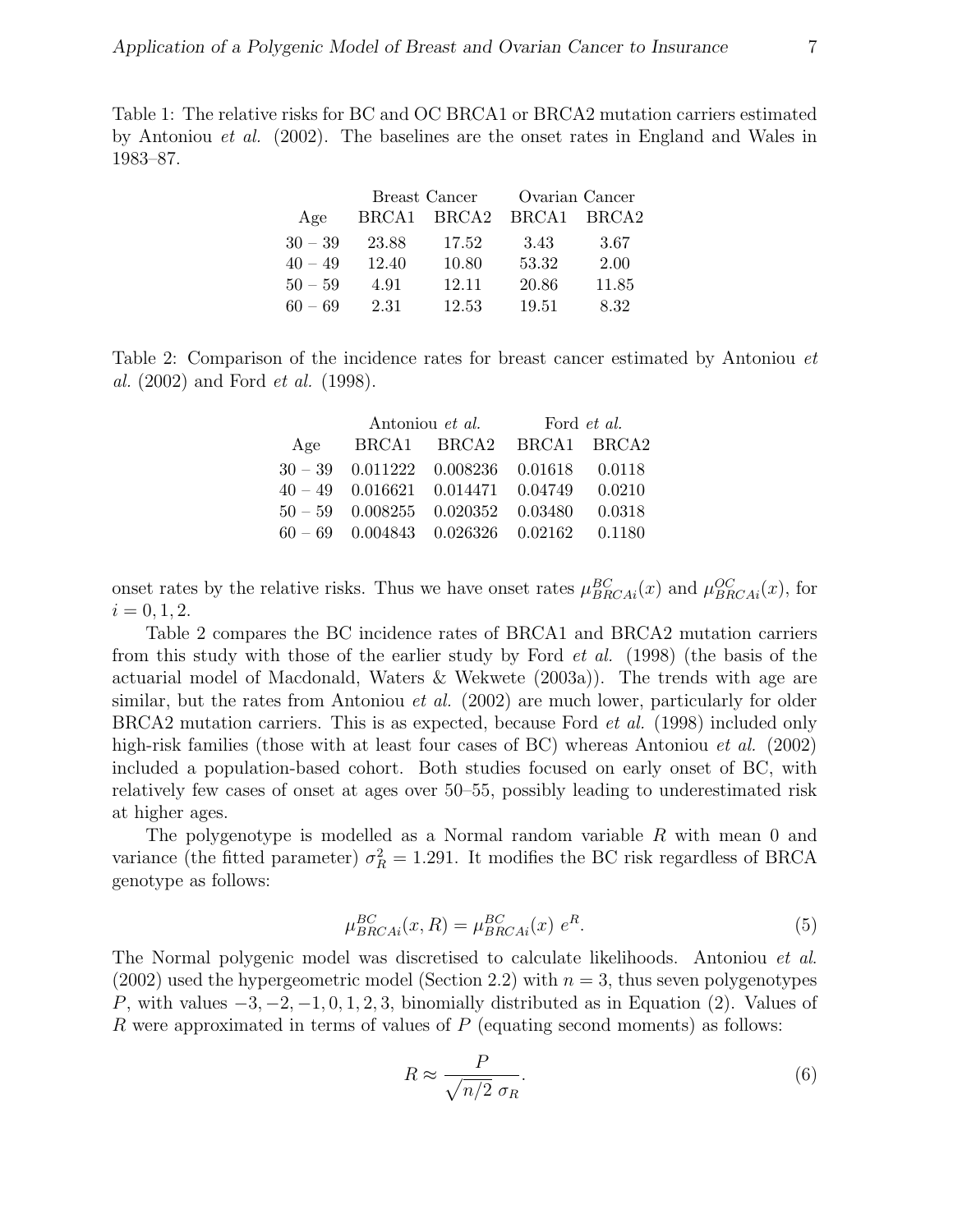

Figure 2: A model of the life history of a critical illness insurance policyholder, beginning in the Healthy state. Transition to the non-Healthy state d at age  $x$  is governed by an intensity  $\mu^{d}(x)$  depending on age x or, in the case of BC and OC,  $\mu_{g}^{d}(x)$  depending on genotype g as well.

The polygenotype did not affect the incidence of OC, or of any other disorder.

As we will need to model the transmission of polygenotypes from parents to children, we will use the same model.

3. A Model for Critical Illness Insurance

# 3.1 The Model

Figure 2 shows a continuous-time Markov model of a CI insurance contract. The transition intensities from 'Healthy' to 'Other critical illness' and 'Dead' are taken from Gutiérrez & Macdonald  $(2003)$ .

### 3.2 Premiums Based on Known Genotypes

Table 3 shows the level net rates of premium, payable continuously, for CI insurance cover at several entry ages and policy terms. The premium rates are expressed as a percentage of those for a woman who carries no BRCA1/2 mutation (genotype BRCA0) and who has the 'neutral' polygenotype  $P = 0$ , which we take to be the 'standard' premium. The force of interest is 0.05. Expected present values (EPVs) were found numerically by solving Thiele's equations (Hoem, 1988) using a Runge-Kutta algorithm with step size 0.0005 years.

In CI insurance, premiums in excess of 300% to 350% of the standard premium usually result in cover being declined. Many of the ratings for known BRCA1 and BRCA2 mutation carriers are above this level. Previous studies using quite recent epidemiology but the major genes only have reported that both BRCA1 and BRCA2 mutation carriers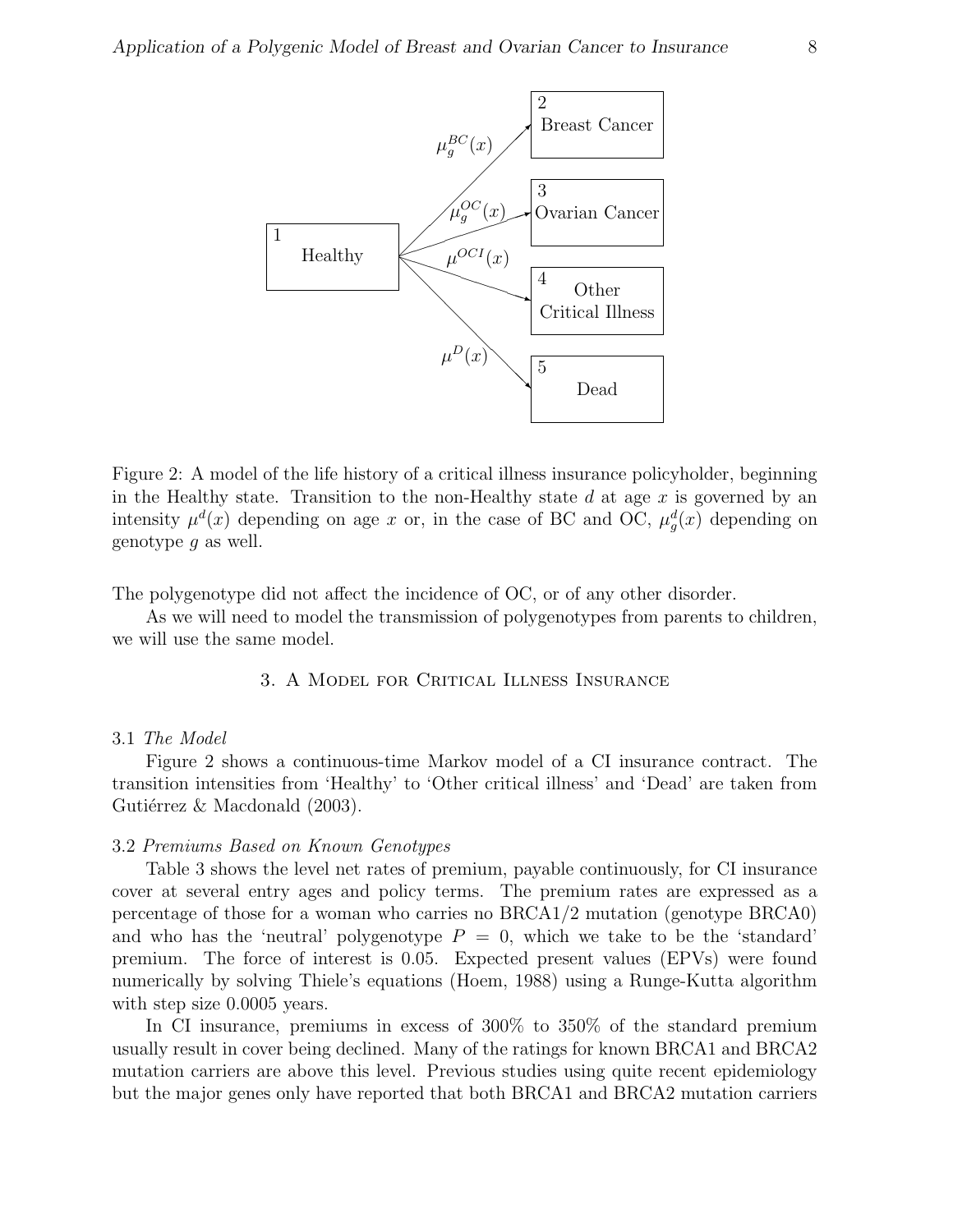The variation by polygenotype is the most striking feature of these results. And, since it affects the whole population, not just the carriers of rare mutations, it presents for the first time a widespread major variation of a genetic risk factor.

- (a) The polygene alone (genotype BRCA0) leads to premiums for the highest risk ( $P =$ +3) that are up to 3.4 times those for the lowest risk  $(P = -3)$ . Variation of this order caused by a major gene would probably be worthy of an actuarial study in its own right.
- (b) In some instances a BRCA1/2 mutation carrier with a protective polygenotype may be eligible for a lower premium than non-mutation carriers with a risky polygenotype.
- (c) We see that BRCA1/2 mutation carriers can be offered CI insurance at most entry ages and policy terms if they have a strongly protective polygenotype. Thus there is potential for genetic testing to make insurance more accessible under a lenient moratorium (one in which genetic test results may be disclosed if it is to the applicant's advantage).

On the other hand, premiums are even higher than previously reported for women with a detrimental combination of genotypes. The premium rate in the worst case (polygenotype +3 and major genotype BRCA1) is up to 38 times the 'standard' rate and up to 26 times the premium rate for a BRCA1 mutation carrier with polygenotype −3. For BRCA2 mutation carriers the corresponding multiples are about 28 and 22 times.

# 3.3 A Comment on Genetic Tests for Polygenotypes

References to 'known' polygenotypes should not lead readers to suppose they might soon be detected by DNA-based genetic tests. Our model of a polygenotype is a numerical value, whereas a real polygenotype is a combination of (possibly very many) alleles. In order to test for a polygene and relate the result to a risk estimate, all the complications that drive geneticists to use the simplified model will have to be overcome. Moreover, it seems unlikely that genetic risks will be capable of being understood in isolation, but only in combination with other major risk factors.

# 4. Modelling Family History in Insurance Underwriting

# 4.1 Modelling Family History

The problem is to find EPVs given a family history at age  $x$ , as in Equation (1). Assuming the genotype-specific onset rates to be known, this reduces to estimating the conditional probabilities:

$$
P[Genotype is g | Family history exists at age x ]. \t(7)
$$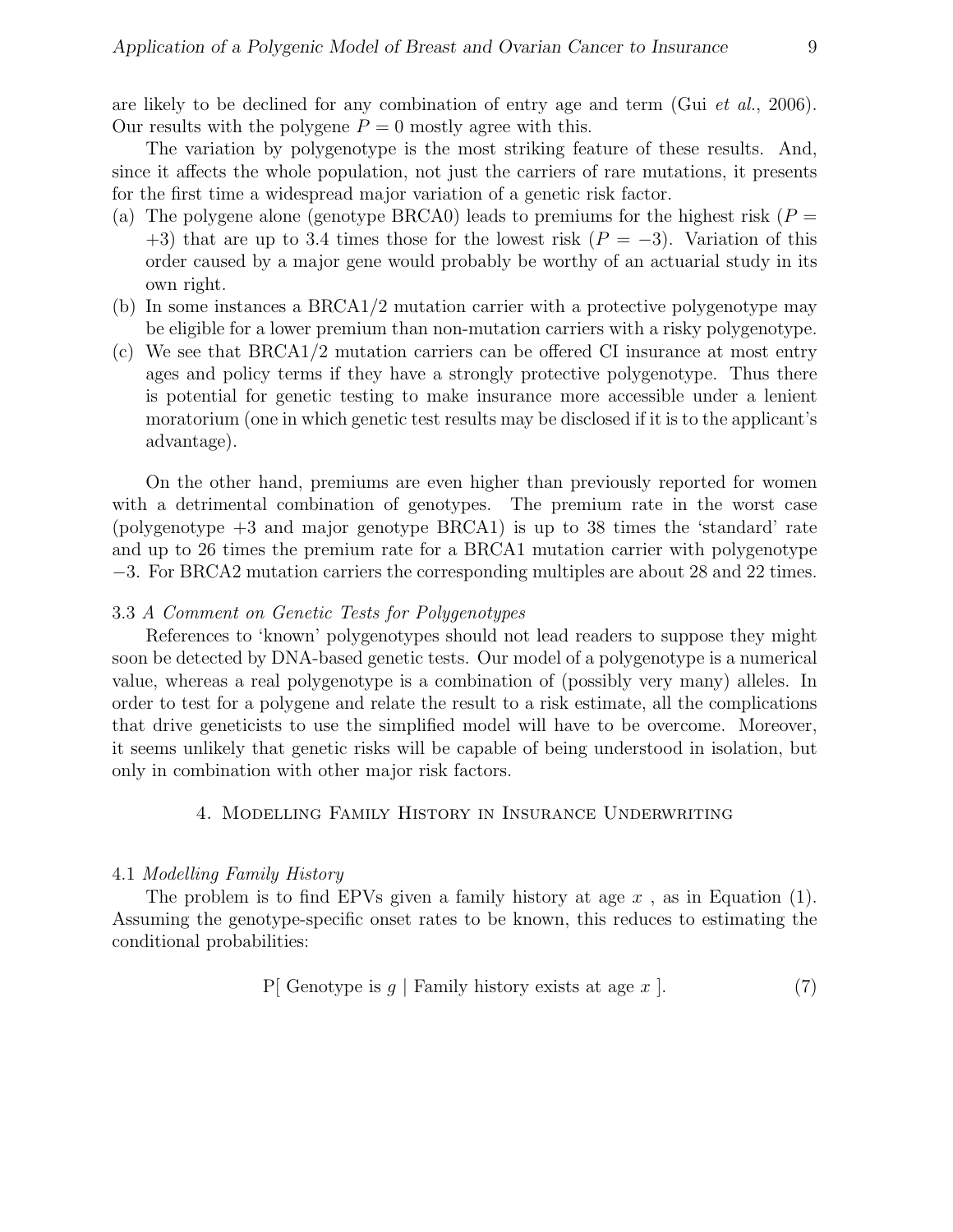| Major             |                  |          | Age $20$ |            |          |          | Age $30$ |          | Age $40$ |          | Age $50$ |
|-------------------|------------------|----------|----------|------------|----------|----------|----------|----------|----------|----------|----------|
| Genotype          | Polygenotype     | 10 years | 20 years | $30$ years | 40 years | 10 years | 20 years | 30 years | 10 years | 20 years | 10 years |
|                   |                  | %        | %        | %          | %        | %        | %        | %        | $\%$     | %        | %        |
| BRCA0             | $-3$             | 94.5     | 87.1     | 83.7       | 85.2     | 83.0     | 81.4     | 83.9     | 80.3     | 83.8     | 86.5     |
|                   | $-2$             | 95.3     | 88.8     | 85.9       | 87.2     | 85.4     | 84.0     | 86.1     | 83.0     | 86.0     | 88.3     |
|                   | $-1$             | 96.8     | 92.5     | $90.5\,$   | 91.5     | 90.2     | 89.2     | 90.7     | 88.5     | 90.6     | 92.2     |
|                   | $\boldsymbol{0}$ | 100.0    | 100.0    | 100.0      | 100.0    | 100.0    | 100.0    | 100.0    | 100.0    | 100.0    | 100.0    |
|                   | $+1$             | 106.4    | 115.4    | 119.2      | 117.3    | 120.2    | 122.0    | 119.0    | 123.4    | 119.2    | 116.1    |
|                   | $+2$             | 119.8    | 147.0    | 158.0      | 151.9    | 161.6    | 166.7    | 157.3    | 171.4    | 158.5    | 149.1    |
|                   | $+3$             | 146.9    | 211.1    | 235.3      | 219.2    | 246.4    | 256.8    | 233.2    | 269.5    | 238.2    | 216.7    |
| BRCA1             | $-3$             | 94.5     | 124.5    | 202.1      | 181.4    | 140.4    | 225.5    | 194.8    | 283.7    | 217.5    | 160.5    |
|                   | $-2$             | 95.3     | 160.9    | 234.4      | 203.8    | 196.2    | 265.7    | 221.4    | 317.0    | 238.1    | 169.6    |
|                   | $-1$             | 96.8     | 234.9    | 299.1      | 248.6    | 310.2    | 347.3    | 275.8    | 385.0    | 280.4    | 188.3    |
|                   | $\boldsymbol{0}$ | 100.0    | 383.3    | 425.6      | 336.1    | 542.5    | 511.7    | 386.2    | 523.8    | 367.8    | 226.7    |
|                   | $+1$             | 106.4    | 673.8    | 660.9      | 497.9    | 1012.5   | 837.3    | 607.4    | 805.1    | 549.0    | 305.2    |
|                   | $+2$             | 119.8    | 1215.7   | 1057.5     | 767.3    | 1949.6   | 1460.1   | 1037.6   | 1368.7   | 927.1    | 465.6    |
|                   | $+3$             | 146.9    | 2130.8   | 1615.8     | 1138.8   | 3765.0   | 2585.9   | 1827.3   | 2474.5   | 1714.2   | 792.1    |
| BRCA <sub>2</sub> | $-3$             | 94.5     | 115.7    | 111.9      | 122.2    | 126.9    | 115.6    | 125.9    | 108.9    | 126.2    | 142.8    |
|                   | $-2$             | 95.3     | 142.6    | 139.3      | 146.2    | 167.8    | 148.9    | 153.5    | 138.2    | 151.2    | 165.3    |
|                   | $-1$             | 96.8     | 197.3    | 194.5      | 193.7    | 251.6    | 216.6    | 209.0    | 198.2    | 202.0    | 211.5    |
|                   | $\boldsymbol{0}$ | 100.0    | 307.7    | 303.1      | 284.3    | 422.7    | 353.1    | 318.7    | 320.6    | 304.3    | 306.0    |
|                   | $+1$             | 106.4    | 526.6    | 508.0      | 445.1    | 770.1    | 623.3    | 527.9    | 569.1    | 507.1    | 498.8    |
|                   | $+2$             | 119.8    | 945.5    | 862.7      | 696.3    | 1467.8   | 1139.4   | 903.3    | 1068.3   | 896.7    | 890.5    |
|                   | $+3$             | 146.9    | 1690.3   | 1385.9     | 1023.5   | 2839.6   | 2066.6   | 1532.3   | 2051.4   | 1616.0   | 1680.6   |

Table 3: Level net premium for women free of BRCA1/2 mutations, depending on polygenotype, as <sup>a</sup> percentage of the level net premium for a woman free of BRCA1/2 mutations and with the mean polygene  $P = 0$ .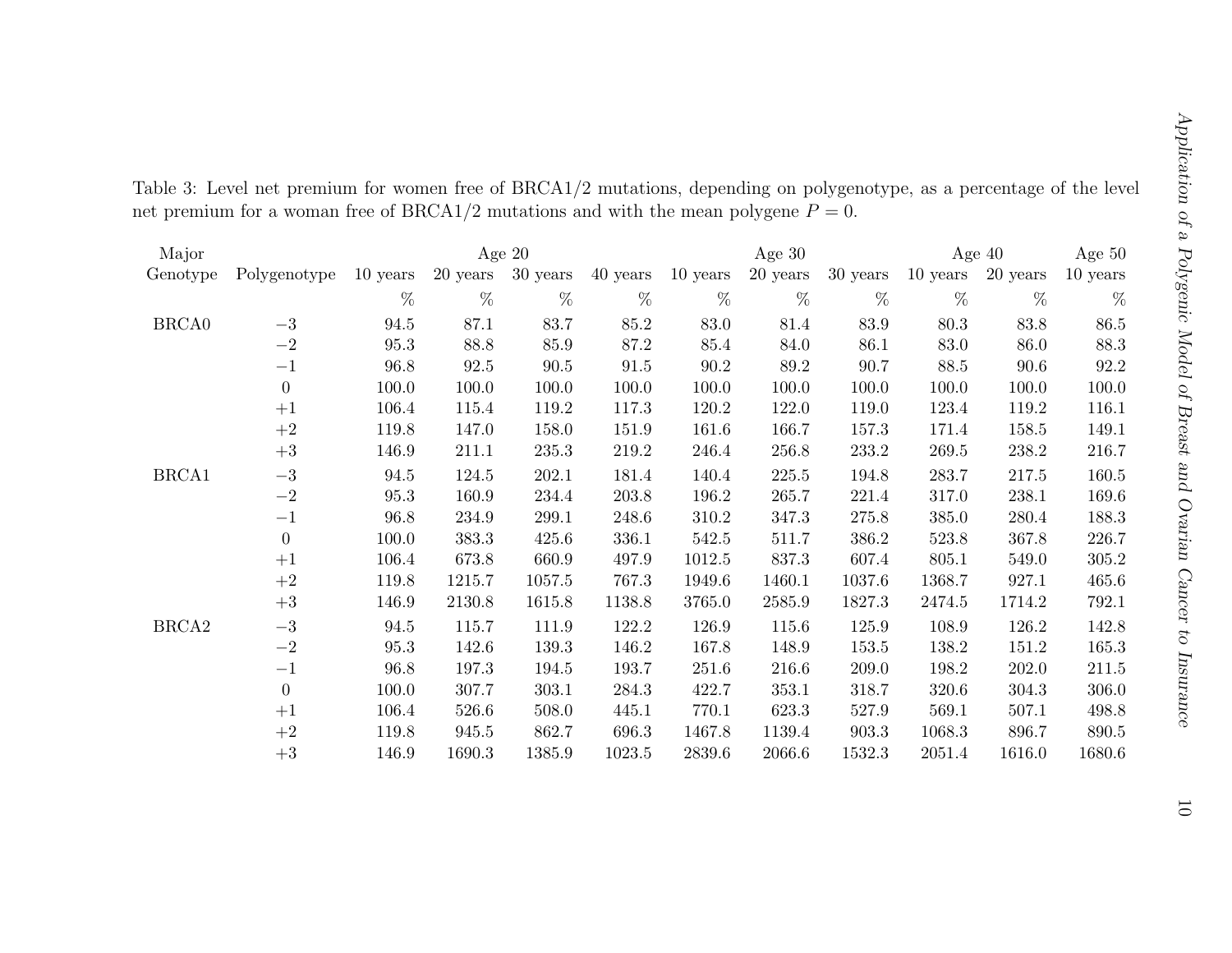First, we must define what is meant by 'family history'. That done, the calculation must be anchored by the assumption that some ancestors of the applicant have genotypes that are randomly and independently sampled from the distribution of genotypes in the population. We will assume this to be true of the applicant's parents; thus their genotype probabilities are known. Together with the transmission probabilities that govern the inheritance of genes, this fixes the genotype probabilities of the applicant and all her siblings. For every possible joint genotype of the entire family, we know the probabilities of critical illnesses, including BC and OC, striking before any given age, hence the probability of a family history arising. At this point, the computation of the probability (7) has become, in principle, just an application of Bayes' Theorem. However the summation is not over the applicant's possible genotypes as in Equation (1), but over all possible joint genotypes of the whole family.

The procedure outlined above was followed by Macdonald, Waters & Wekwete (2003a) for several definitions of family history. They also considered the more realistic possibility that the insurer may not have any information about the unaffected relatives of the applicant. Their approach could not be extended to a model of the insurance market, necessary to study the potential costs of adverse selection, because it did not model the development of a family history over time as a factor that might influence the decision to buy insurance or to take a genetic test. That step was taken by Gui et al. (2006) who pointed out that if the definition of 'family history' is such that at any given time it is either certainly present or certainly absent, the time at which it appears can be modelled as an event time in the usual framework of survival models, and the procedure outlined above can be modified to give an age-dependent 'rate of onset' of a family history. But this approach still depended on applying Mendelian transmission probabilities to just two major genes.

The polygenotype introduces a non-Mendelian model of transmission, which is not a real problem, and greatly increases the number of genotypes, which is. Thus we have chosen to estimate the probabilities (7) by simulation.

# 4.2 Definition of Family History

Our definition of a family history is based on a typical underwriting threshold, namely two first-degree relatives (FDRs, meaning parents and siblings) suffering onset of BC or OC before age 50. Under many underwriting standards this condition would lead to an extra premium being charged (Macdonald, Waters & Wekwete, 2003b). Note that this is quite different from clinical practice, in which a family history may be defined by a much more complex pedigree including second-degree and other relatives. To a clinician, also, a family history is defined by the circumstances of each patient. Thus we rely on the much simpler notion used by insurers.

# 4.3 The Simulation Model

The approach is as follows:

(a) A family starts with two parents, whose major genotypes and polygenotypes are independently sampled from their respective distributions in the population, except that we disregard the probability that either parent has more than one mutation. This is consistent with the treatment of BRCA1 and BRCA2 in Antoniou et al. (2001). It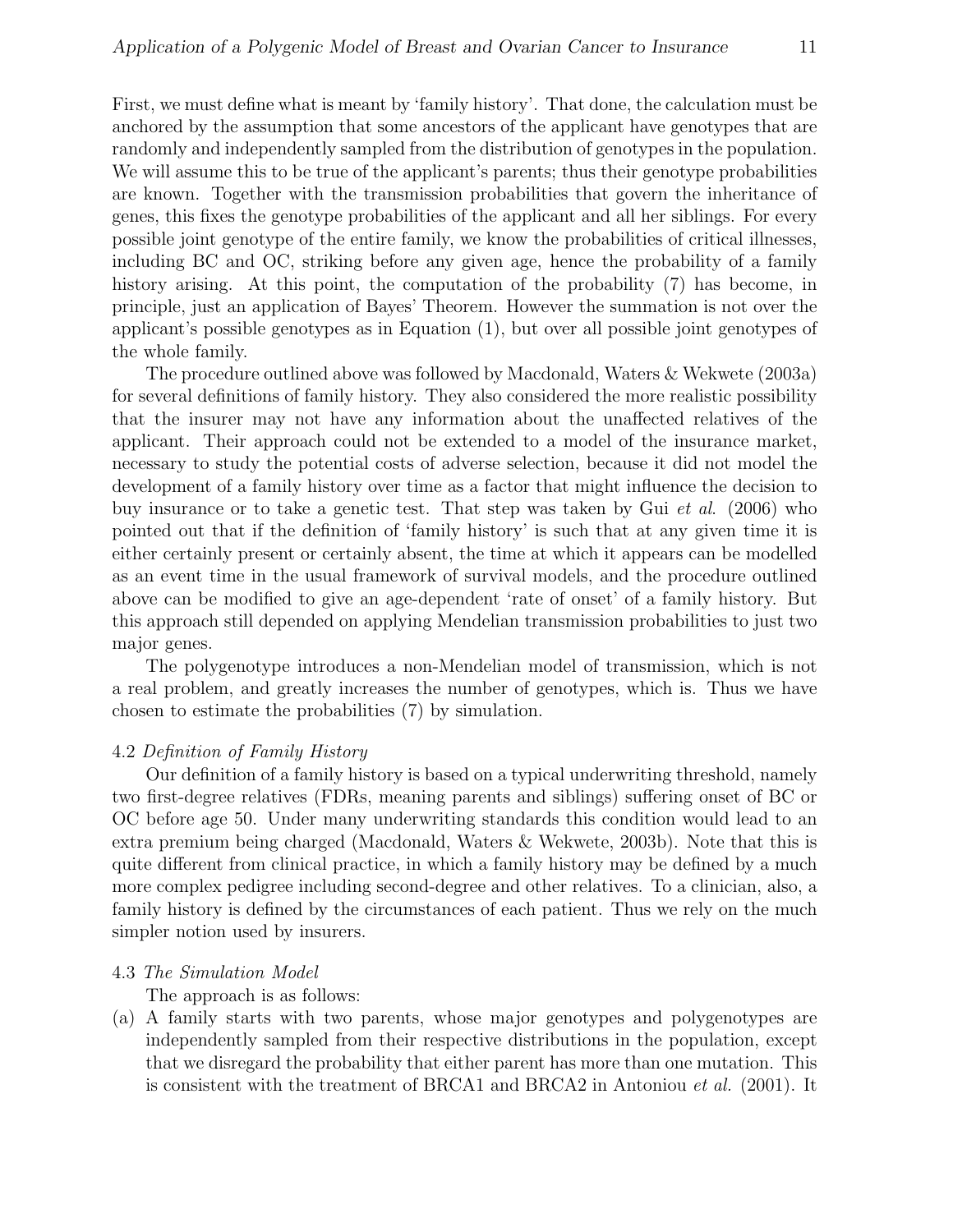Table 4: Distribution of the number of daughters born in a family. Source: Macdonald, Waters & Wekwete (2003a)

|   |            | No. of Daughters Probability No. of Daughters Probability |            |
|---|------------|-----------------------------------------------------------|------------|
|   | 0.54759802 | 5.                                                        | 0.00285702 |
|   | 0.33055298 | 6                                                         | 0.00035658 |
| 3 | 0.09749316 | 7                                                         | 0.00002634 |
|   | 0.02111590 |                                                           |            |

is widely assumed by epidemiologists that a foetus with two mutations of the same BRCA gene will not be viable and will miscarry. We use the BRCA1 and BRCA2 mutation frequencies from the polygenic model in Antoniou *et al.* (2002), 0.051\% and 0.068% respectively.

- (b) The number of daughters the parents have is randomly sampled from a suitable distribution. We use that of Macdonald, Waters & Wekwete (2003a) which is given in Table 4. Hence the family size may vary from three to nine members, and the father is the only male. For simplicity, we assume that the mother has her children when she is age 30 and all daughters are the same age.
- (c) Each daughter, independently of the others, inherits the major genes at random according to Mendel's laws, and the polygenotype at random according to Equation (4). We discard any family in which a daughter inherits any two major gene mutations, for the reasons given in (a).
- (d) The life histories of the mother and daughters, in respect of the model in Figure 2, are simulated using a competing risks approach. We ignore male BC, and we assume that the mother is healthy at age 30.

After simulating a large number of such families, we can observe, at every age  $x > 0$ , the distribution of the genotypes of daughters in families in which a family history has appeared. We will describe this in Section 4.6.

# 4.4 Simulating Competing Risks

There are four decrements in the model in Figure 2. Define  $T^{id}$  to be the random time at which the ith person in the simulated sample suffers decrement d, as if it acted alone. In the simulation, the *i*th person's genotype is known, say it is  $g$ . Then  $T^{id}$  has distribution function, denoted  $F_g^d(t)$ , given by:

$$
F_g^d(t) = 1 - \exp\left(-\int_0^t \mu_g^d(x+s)ds\right)
$$

for  $t < \infty$ , possibly with a probability mass at  $t = \infty$ . This, and its inverse, can be computed and tabulated. The random variable  $F_g^d(T^{id})$  is uniformly distributed on [0, 1] so we simulate a uniform  $[0, 1]$  random variable, denoted  $a^{id}$ , and solve numerically the equation  $F_g^d(t^{id}) = a^{id}$ , to obtain our simulated value  $t^{id}$ . The *i*th person's life history is then represented by the pair  $(t^i, d^i)$  where  $t^i = \min[t^{i1}, t^{i2}, t^{i3}, t^{i4}]$  and  $d^i$  is that decrement for which  $t^{ij} = t^i$ .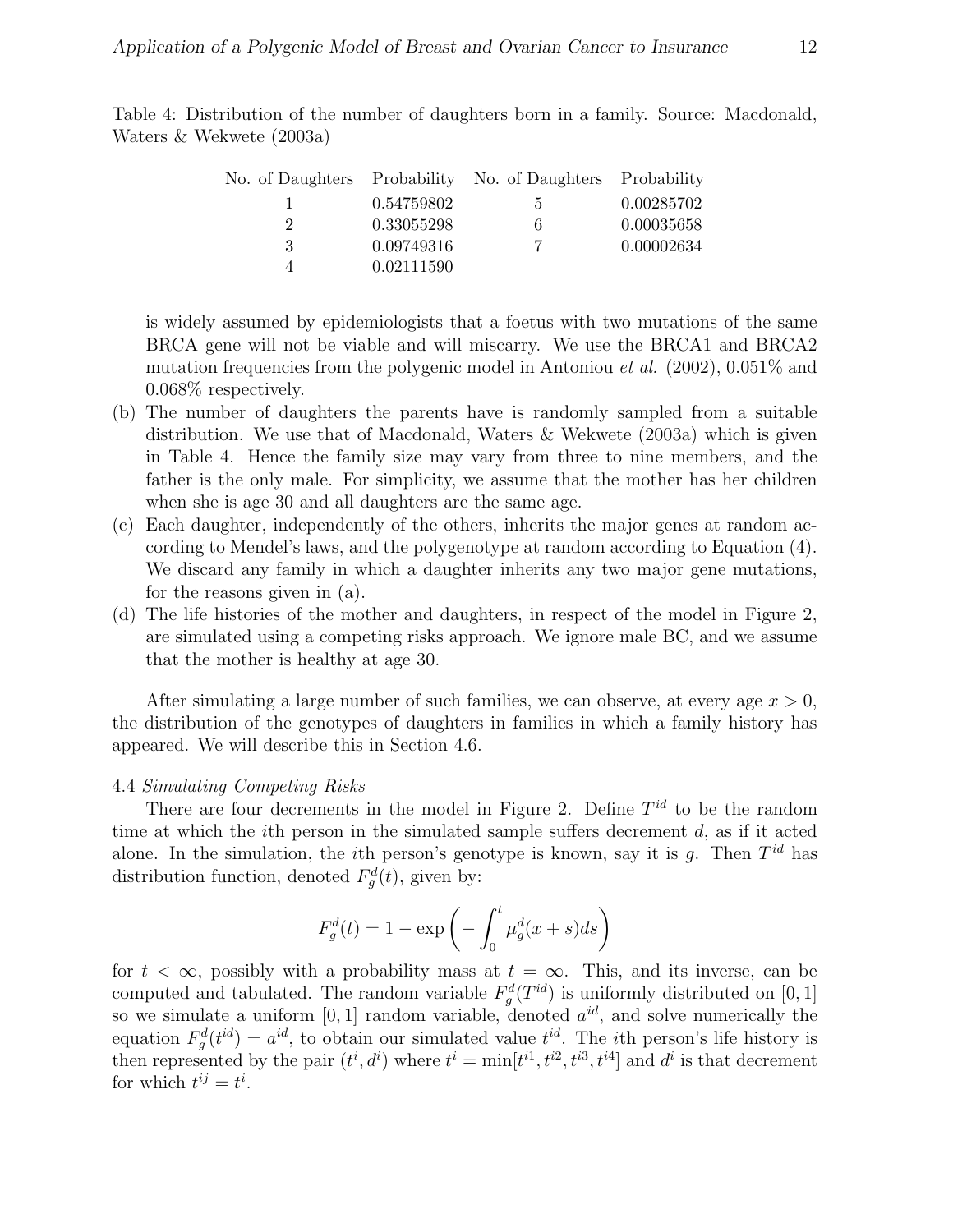Note that each decrement in the model censors the others, so it is not possible for a woman who survives a heart attack (for example) to develop BC/OC subsequently. The effect is minimal at those ages where onset would contribute to a family history; by age 50 only about 6% of women have developed one of the other CIs.

# 4.5 Sampling Insurance Applicants from Simulated Families

We simulated 10,000,000 families as described above, containing in total 16,022,024 daughters. At any age  $x$ , those daughters still healthy constitute the pool of potential applicants for insurance. We assume that the insurer, in effect, samples randomly from this pool, knowing only whether each applicant has a family history or not. As well as using the maximum possible amount of information in the simulated families, this sampling scheme accounts correctly for the fact that there are more potential applicants than there are family histories; in larger families the appearance of a family history will affect more than one healthy daughter.

# 4.6 Applicant's Genotype Distribution

We can now estimate by direct enumeration the distribution of the applicant's genotype conditional on the observed family history. All applicants are healthy, but some have a family history and others do not. This is all the insurer knows. We, however, also know into which of the following categories each applicant falls.

- (a) Applicant is in a BRCA0 family (no mutations) and has BRCA0 genotype.
- (b) Applicant is in a BRCA1 family and has BRCA0 genotype.
- (c) Applicant is in a BRCA1 family and has BRCA1 genotype.
- (d) Applicant is in a BRCA2 family and has BRCA0 genotype.
- (e) Applicant is in a BRCA2 family and has BRCA2 genotype.

Table 5 shows the numbers of daughters who have no family history at selected ages from 0 to 60 years, grouped into the five categories above and the state occupied in the CI model (Figure 2). Table 6 shows the corresponding distribution of daughters who do have a family history. In both tables the potential insurance applicants are those in the Healthy state.

We further subdivide the numbers in Tables 5 and 6 by polygenotype. The results are too extensive to tabulate, so for illustration Figures 3 and 4 show histograms of the polygenotype distribution among healthy daughters with a family history, for the five major gene categories above, and ages 30 and 40 (Figure 3) and 50 and 60 (Figure 4). Note that no mutation carriers have a family history at age 30. This is because mutation carriers are rare, and before age 30 they share the population onset rates of BC and OC.

For brevity we omit the polygenotype distributions of daughters with no family history. They are slightly more inclined to less risky values because carriers of more dangerous polygenotypes are more likely to have FDRs with risky polygenotypes, hence have a higher risk of developing a family history. This is most pronounced in BRCA2 mutation carriers, because the deleterious effects of BRCA2 mutations are relatively late-acting.

These empirical distributions (at all ages  $x$ , not just the selected ages illustrated) provide the conditional probabilities we need (Equation (7)) to calculate premiums for a daughter with a family history.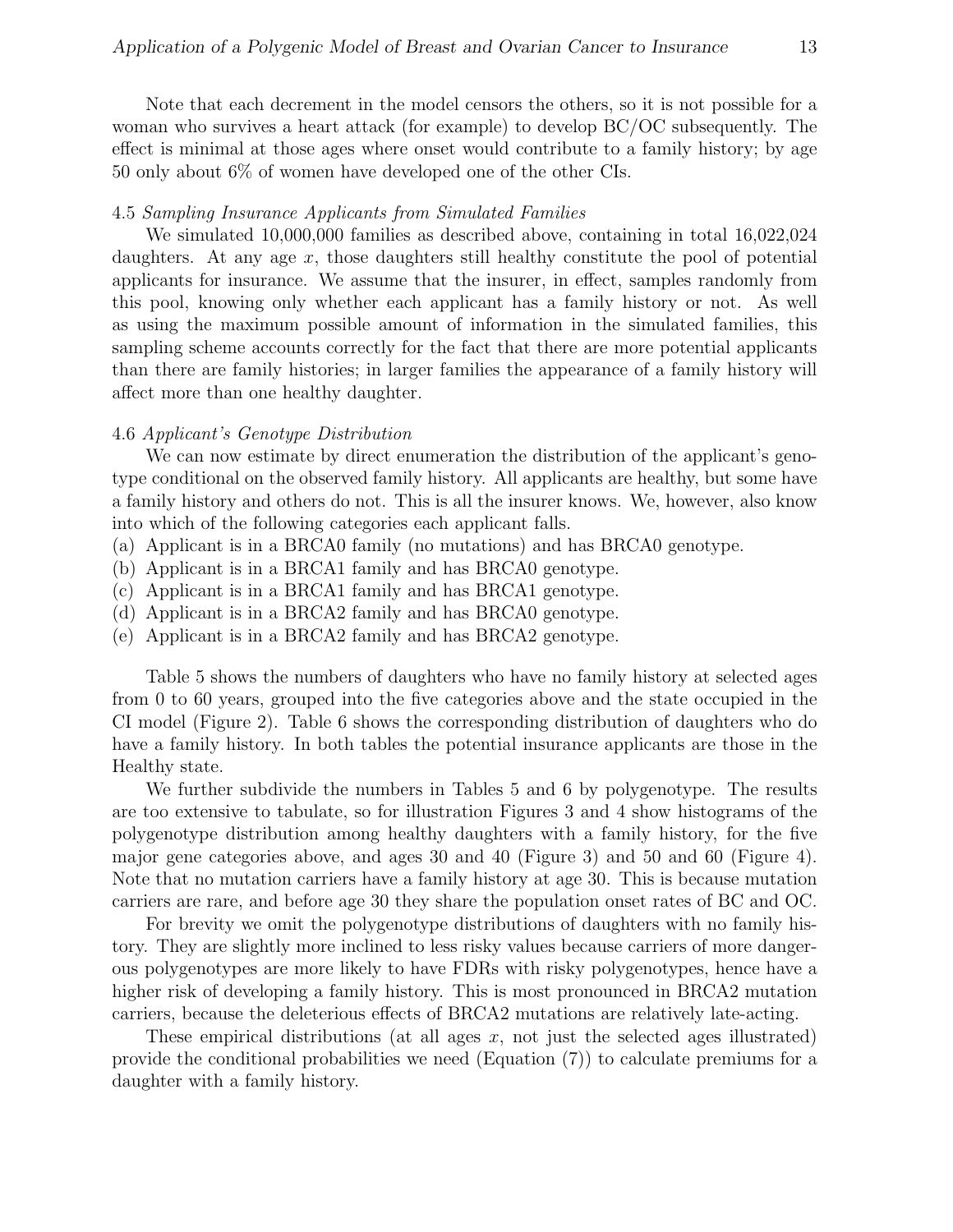|                   | Table 5: Numbers of daughters with no family history and given major genotype, in each state in the CI model (see Figure 2), |  |  |  |  |  |  |  |  |
|-------------------|------------------------------------------------------------------------------------------------------------------------------|--|--|--|--|--|--|--|--|
| at selected ages. |                                                                                                                              |  |  |  |  |  |  |  |  |

|                   | Genotype          | Daughters' Ages     |                |                |              |                |            |            |            |
|-------------------|-------------------|---------------------|----------------|----------------|--------------|----------------|------------|------------|------------|
| Family            | Applicant         | State               | $\overline{0}$ | 10             | 20           | 30             | 40         | $50\,$     | 60         |
| <b>BRCA0</b>      | <b>BRCA0</b>      | Healthy             | 15,946,208     | 15,891,435     | 15,831,959   | 15,693,802     | 15,299,382 | 14,294,637 | 12,524,593 |
| BRCA1             | BRCA0             | Healthy             | 16,044         | 15,983         | 15,916       | 15,790         | 15,273     | 13,745     | 12,096     |
| BRCA1             | BRCA1             | Healthy             | 16,181         | 16,025         | 15,963       | 15,819         | 13,316     | 9,184      | 7,009      |
| BRCA <sub>2</sub> | <b>BRCA0</b>      | Healthy             | 21,845         | 21,766         | 21,680       | 21,471         | 20,807     | 19,063     | 16,742     |
| BRCA <sub>2</sub> | BRCA <sub>2</sub> | Healthy             | 21,746         | 21,583         | 21,498       | 21,300         | 18,723     | 14,793     | 10,300     |
| BRCA0             | <b>BRCA0</b>      | BC                  | $\Omega$       | 476            | 830          | 10,196         | 111,201    | 360,290    | 691,286    |
| BRCA1             | BRCA0             | BC                  | $\Omega$       | 16             | 17           | 25             | 104        | 249        | 518        |
| BRCA1             | BRCA1             | BC                  | $\Omega$       | 76             | 76           | 88             | 1,710      | 2,682      | 3,403      |
| BRCA <sub>2</sub> | <b>BRCA0</b>      | BC                  | $\Omega$       | 13             | 13           | 19             | 120        | 347        | 790        |
| $\rm BRCA2$       | BRCA <sub>2</sub> | $\operatorname{BC}$ | $\theta$       | 75             | 75           | 91             | 1,840      | 3,389      | 6,055      |
| BRCA0             | <b>BRCA0</b>      | OC                  | $\theta$       | 213            | 1,275        | 4,268          | 13,633     | 42,105     | 94,767     |
| BRCA1             | <b>BRCA0</b>      | OC                  | $\Omega$       | $\overline{2}$ | 3            | 6              | 8          | 25         | 74         |
| BRCA1             | BRCA1             | OC                  | $\Omega$       | 29             | 29           | 31             | 59         | 848        | 1,494      |
| BRCA <sub>2</sub> | BRCA0             | OC                  | $\theta$       | $\mathbf{1}$   | $\mathbf{1}$ | $\overline{4}$ | 13         | 43         | 100        |
| BRCA <sub>2</sub> | BRCA <sub>2</sub> | OC                  | $\theta$       | 8              | 12           | 18             | $53\,$     | 87         | 636        |
| BRCA0             | BRCA0             | Other CI            | $\overline{0}$ | 10,820         | 41,246       | 125,774        | 352,670    | 935,951    | 2,122,256  |
| BRCA1             | <b>BRCA0</b>      | Other CI            | $\theta$       | 12             | 46           | 120            | 331        | 870        | 2,009      |
| BRCA1             | BRCA1             | Other CI            | $\Omega$       | 10             | 46           | 130            | 375        | 770        | 1,450      |
| BRCA <sub>2</sub> | BRCA0             | Other CI            | $\overline{0}$ | 12             | 60           | 204            | 542        | 1,298      | 2,858      |
| BRCA <sub>2</sub> | BRCA <sub>2</sub> | Other CI            | $\overline{0}$ | 17             | 61           | 191            | 484        | 1,107      | 2,196      |
| BRCA0             | BRCA0             | Dead                | $\overline{0}$ | 43,264         | 70,898       | 112,102        | 163,395    | 255,082    | 455,163    |
| BRCA1             | <b>BRCA0</b>      | Dead                | $\overline{0}$ | 31             | 62           | 103            | 157        | 260        | 452        |
| BRCA1             | BRCA1             | Dead                | $\Omega$       | 41             | 67           | 113            | 167        | 227        | 355        |
| BRCA <sub>2</sub> | <b>BRCA0</b>      | Dead                | 0              | 53             | 91           | 147            | 210        | 314        | 575        |
| BRCA <sub>2</sub> | BRCA <sub>2</sub> | Dead                | $\overline{0}$ | 63             | 100          | 146            | 211        | 284        | 473        |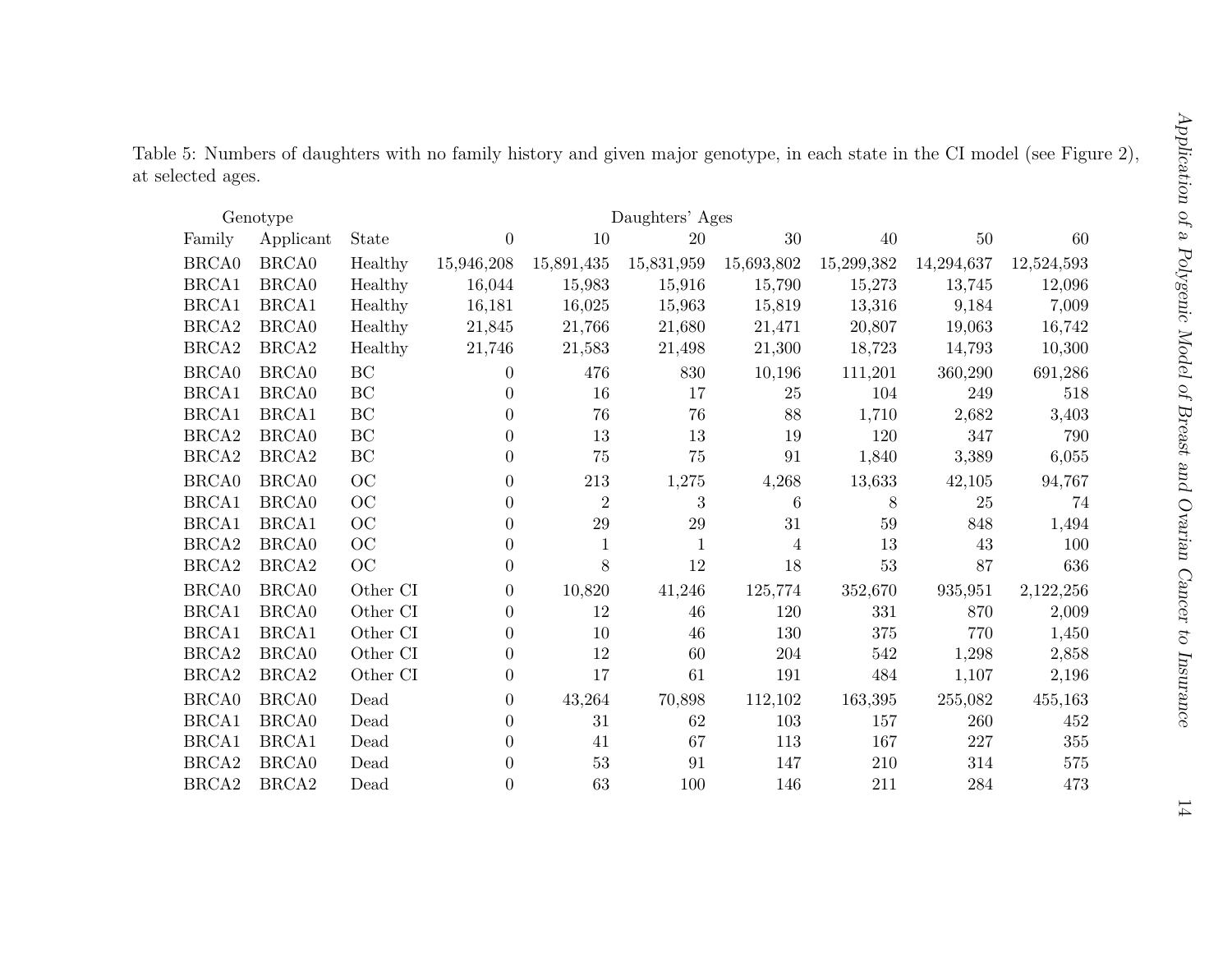Table 6: Numbers of daughters with <sup>a</sup> family history and <sup>g</sup>iven major genotype, in each state in the CI model (see Figure 2), at selected ages.

|                   | Genotype          | Daughters' Ages |                  |                |                |                  |                |        |        |
|-------------------|-------------------|-----------------|------------------|----------------|----------------|------------------|----------------|--------|--------|
| Family            | Applicant         | State           | $\boldsymbol{0}$ | 10             | 20             | 30               | 40             | 50     | 60     |
| <b>BRCA0</b>      | <b>BRCA0</b>      | Healthy         | $\overline{0}$   | $\overline{0}$ | $\overline{0}$ | 35               | 2,771          | 23,878 | 18,437 |
| BRCA1             | <b>BRCA0</b>      | Healthy         | $\overline{0}$   | $\overline{0}$ | $\theta$       | $\overline{0}$   | 137            | 656    | 551    |
| BRCA1             | BRCA1             | Healthy         | $\overline{0}$   | $\overline{0}$ | $\overline{0}$ | $\overline{0}$   | 128            | 432    | 302    |
| BRCA <sub>2</sub> | <b>BRCA0</b>      | Healthy         | $\boldsymbol{0}$ | $\overline{0}$ | $\overline{0}$ | $\boldsymbol{0}$ | 119            | 570    | 481    |
| BRCA <sub>2</sub> | BRCA <sub>2</sub> | Healthy         | $\boldsymbol{0}$ | $\overline{0}$ | $\overline{0}$ | $\overline{0}$   | 106            | 456    | 225    |
| BRCA0             | <b>BRCA0</b>      | BC              | $\boldsymbol{0}$ | $\overline{0}$ | $\overline{0}$ | 25               | 2,801          | 29,734 | 32,886 |
| BRCA1             | <b>BRCA0</b>      | BC              | $\overline{0}$   | $\overline{0}$ | $\overline{0}$ | $\boldsymbol{0}$ | 22             | 154    | 181    |
| BRCA1             | BRCA1             | BC              | $\overline{0}$   | $\overline{0}$ | $\overline{0}$ | $\boldsymbol{0}$ | 410            | 1,585  | 1,654  |
| BRCA <sub>2</sub> | <b>BRCA0</b>      | BC              | $\overline{0}$   | $\overline{0}$ | $\theta$       | $\boldsymbol{0}$ | 20             | 148    | 180    |
| BRCA <sub>2</sub> | BRCA <sub>2</sub> | BC              | $\overline{0}$   | $\overline{0}$ | $\overline{0}$ | $\boldsymbol{0}$ | 313            | 1,549  | 1,730  |
| <b>BRCA0</b>      | <b>BRCA0</b>      | OC              | $\overline{0}$   | $\overline{0}$ | $\overline{0}$ | $\boldsymbol{6}$ | 257            | 2,677  | 3,008  |
| BRCA1             | <b>BRCA0</b>      | OC              | $\overline{0}$   | $\overline{0}$ | $\overline{0}$ | $\overline{0}$   | 3              | $20\,$ | 24     |
| BRCA1             | BRCA1             | OC              | $\overline{0}$   | $\overline{0}$ | $\overline{0}$ | $\boldsymbol{0}$ | 11             | 409    | 443    |
| BRCA <sub>2</sub> | BRCA0             | OC              | $\boldsymbol{0}$ | $\overline{0}$ | $\overline{0}$ | $\boldsymbol{0}$ | $\overline{4}$ | 9      | 10     |
| BRCA <sub>2</sub> | BRCA <sub>2</sub> | OC              | $\overline{0}$   | $\overline{0}$ | $\overline{0}$ | $\overline{0}$   | 14             | 40     | 63     |
| <b>BRCA0</b>      | <b>BRCA0</b>      | Other CI        | $\overline{0}$   | $\overline{0}$ | $\overline{0}$ | $\boldsymbol{0}$ | $68\,$         | 1,406  | 3,054  |
| BRCA1             | <b>BRCA0</b>      | Other CI        | $\overline{0}$   | $\overline{0}$ | $\overline{0}$ | $\overline{0}$   | $\overline{7}$ | 49     | 112    |
| BRCA1             | BRCA1             | Other CI        | $\theta$         | $\theta$       | $\overline{0}$ | $\overline{0}$   | 3              | 36     | 59     |
| BRCA <sub>2</sub> | <b>BRCA0</b>      | Other CI        | $\overline{0}$   | $\overline{0}$ | $\overline{0}$ | $\overline{0}$   | 6              | 42     | 89     |
| BRCA <sub>2</sub> | BRCA <sub>2</sub> | Other CI        | $\overline{0}$   | $\overline{0}$ | $\overline{0}$ | $\overline{0}$   | $\mathbf{1}$   | 31     | 54     |
| <b>BRCA0</b>      | <b>BRCA0</b>      | Dead            | $\overline{0}$   | $\overline{0}$ | $\overline{0}$ | $\boldsymbol{0}$ | 30             | 448    | 758    |
| BRCA1             | BRCA0             | Dead            | $\overline{0}$   | $\overline{0}$ | $\overline{0}$ | $\overline{0}$   | $\overline{2}$ | 16     | 27     |
| BRCA1             | BRCA1             | Dead            | $\overline{0}$   | $\overline{0}$ | $\overline{0}$ | $\boldsymbol{0}$ | $\overline{2}$ | 8      | 12     |
| BRCA <sub>2</sub> | BRCA0             | Dead            | $\overline{0}$   | $\theta$       | $\overline{0}$ | $\boldsymbol{0}$ | $\overline{4}$ | 11     | 20     |
| BRCA <sub>2</sub> | BRCA <sub>2</sub> | Dead            | $\overline{0}$   | $\overline{0}$ | $\overline{0}$ | $\overline{0}$   | $\mathbf{1}$   | 10     | 14     |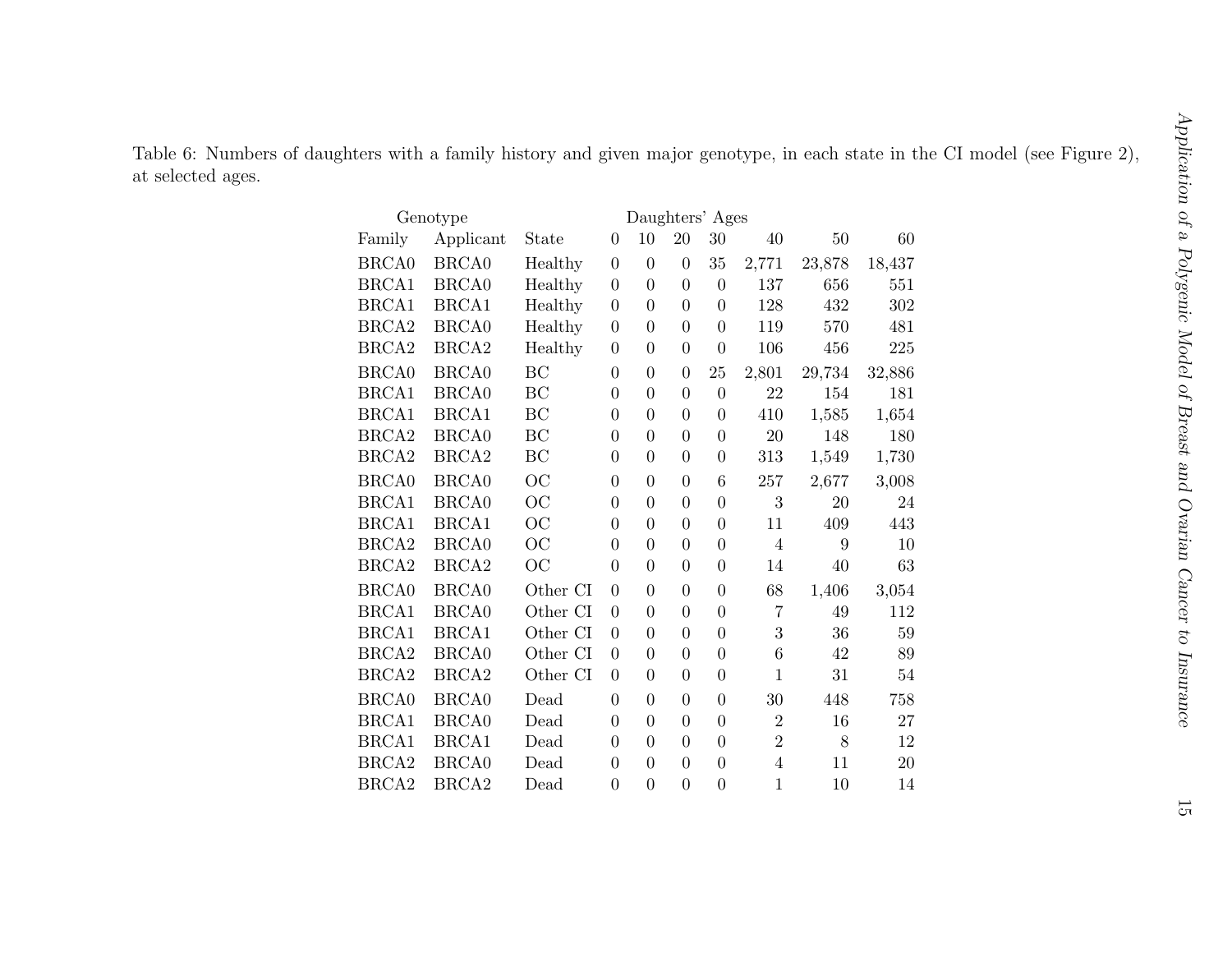

Figure 3: Distribution of polygenotypes by major genotype among healthy daughters aged 30 and 40, with <sup>a</sup> family history. Based on 10,000,000 simulated families. The total number of individuals is shown on the right. Note different vertical scale for non-carrier families.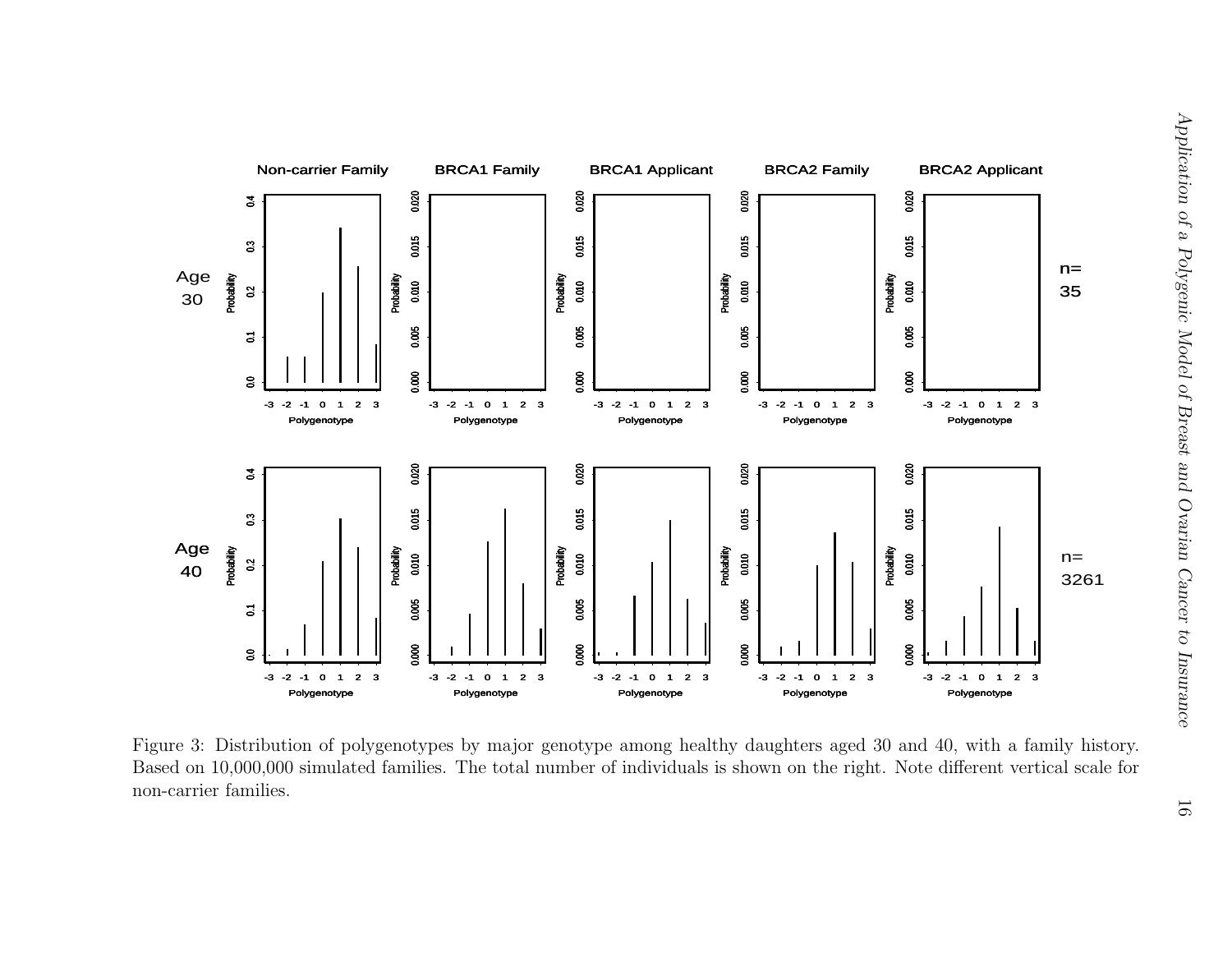

Figure 4: Distribution of polygenotypes by major genotype among healthy daughters aged 50 and 60, with <sup>a</sup> family history. Based on 10,000,000 simulated families. The total number of individuals is shown on the right. Note different vertical scale for non-carrier families.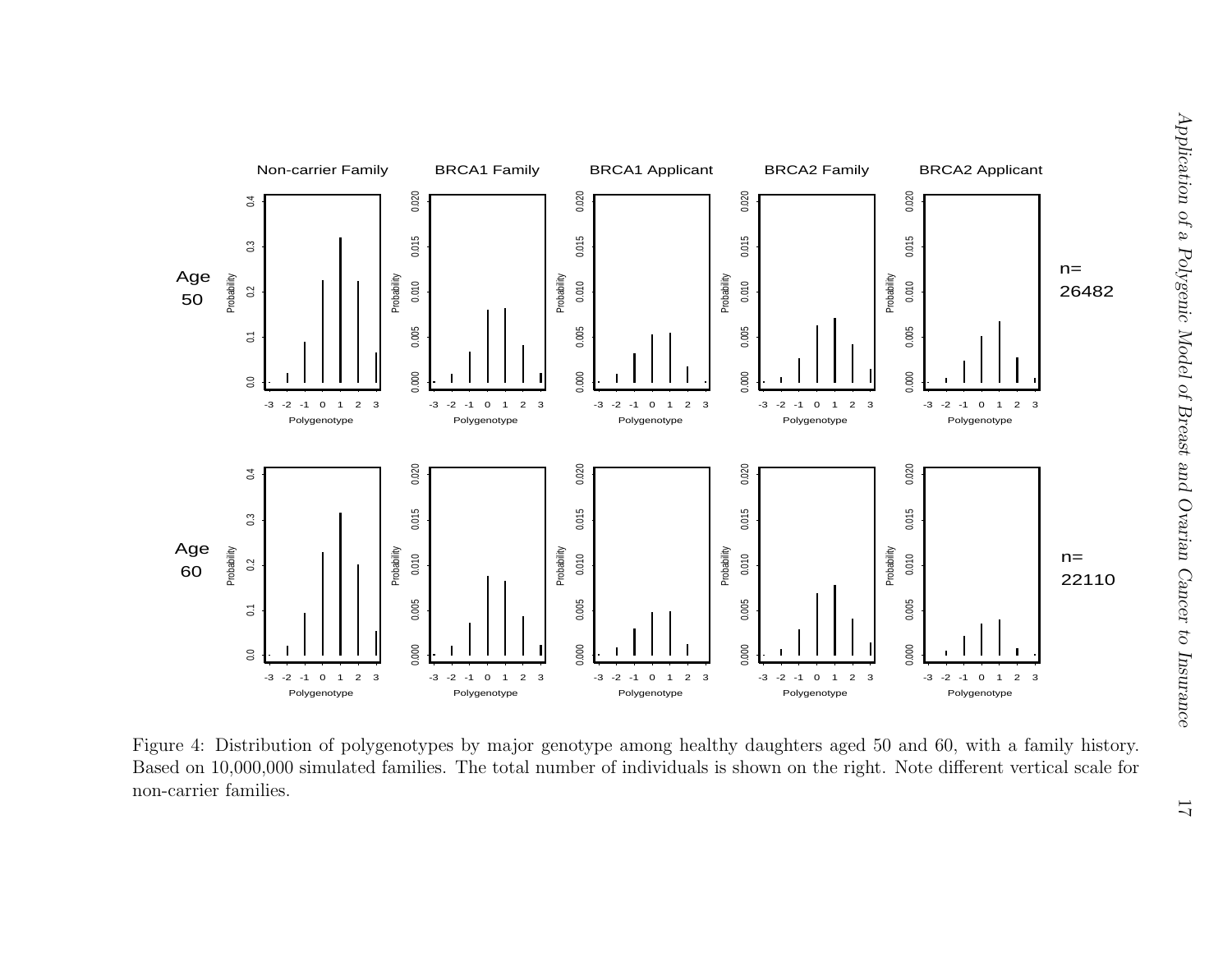Table 7: Level net premium for females with a family history of BC or OC, as a percentage of the level net premium for a woman free of BRCA1/2 mutations and with polygenotype  $P = 0$ . The P + MG model uses both major gene and polygene probabilities in the weighted average EPVs, while the MG model uses only the major gene probabilities.

| Definition of            | Genetic |          | Age $30$ |          |          | Age $40$ | Age $50$ |
|--------------------------|---------|----------|----------|----------|----------|----------|----------|
| Family History           | Model   | 10 years | 20 years | 30 years | 10 years | 20 years | 10 years |
|                          |         | %        | %        | $\%$     | $\%$     | $\%$     | $\%$     |
| 2 Affected FDRs $P + MG$ |         | 134      | 136      | 131      | 175      | 154      | 131      |
|                          | MG      | 100      | 100      | 100      | 122      | 115      | 105      |
| 3 Affected FDRs $P + MG$ |         | 100      | 100      | 100      | 293      | 229      | 156      |
|                          | MG      | 100      | 100      | 100      | 181      | 157      | 119      |
| 4 Affected FDRs $P + MG$ |         | 100      | 100      | 100      | 381      | 285      | 191      |
|                          | МG      | 100      | 100      | 100      | 210      | 174      | 134      |

4.7 Premiums for an Applicant with a Family History

Sample level premiums for a daughter with a family history, applying for level CI insurance, are shown in the first two lines of Table 7. They are expressed as percentages of the relevant premium for a woman with major gene BRCA0 and polygenotype  $P = 0$ .

Table 7 shows the effect of allowing for or ignoring the polygene. The full model, labelled  $P + MG'$ , uses both polygene and major gene probabilities in weighting EPVs. The major-gene-only model, labelled 'MG', uses only the major gene probabilities, assuming everyone has polygenotype  $P = 0$ . The latter are very much lower, but this has to be interpreted with care.

- (a) The major-gene-only model is not comparable with previous actuarial studies of CI insurance that were based on the major genes only. Here it just isolates the contribution of the major genes to the familial risk, in the full model. The earlier studies were based on genetic models in which 100% of the familial risk was attributed to the major genes.
- (b) What these figures do show, on comparison with the earlier studies, is that the larger proportion of the genetic risk of BC/OC lies with the polygene, not with the major genes. This is a very significant conclusion, because genetic testing for the major genotypes is common, but there is no immediate prospect of defining and testing for polygenotype.

Under the major-gene-only model, policies taken out at age 20 have almost no additional risk because the probability of having developed a family history by age 20 is almost zero (which is consistent with Figure 3).

The premium increases shown under the full polygenic model  $(P + MG)$  range from 30–75%. The insurer probably would charge an extra premium given these results, but they are quite modest. Clearly, this is a consequence of the definition of family history. We would expect stricter definitions to pinpoint the presence of major genes more accurately, though in a much reduced number of families. Table 7 also shows the increased premiums if a family history is defined as at least three or as at least four first-degree relatives with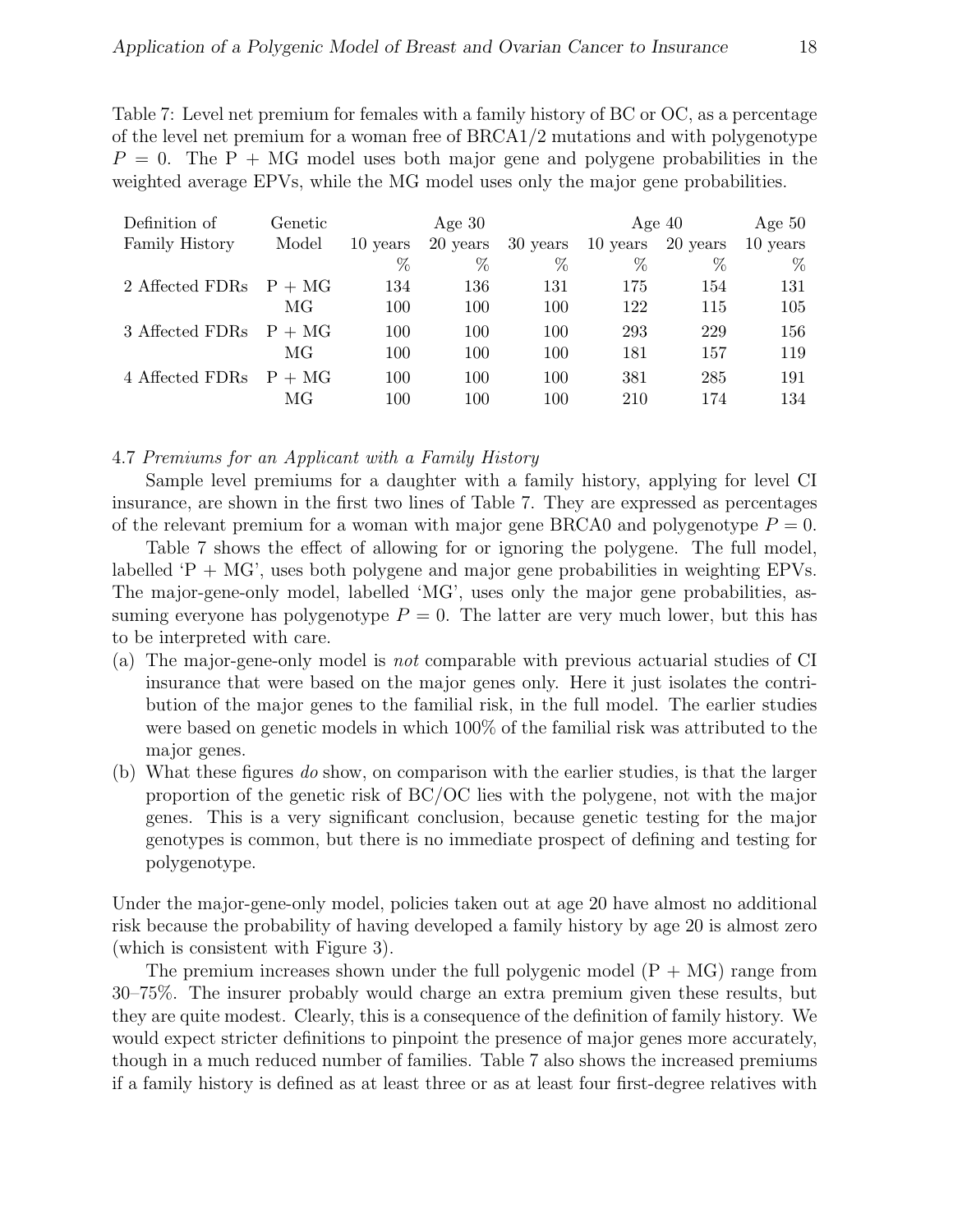Table 8: Level net premium for females with a family history of BC or OC, as a percentage of the standard premium. The polygenic model is compared with the major-gene-only model of Gui *et al.* (2006). The latter assumed that onset rates of BC and OC among BRCA1/2 mutation carriers were either 100% or 50% of those estimated, as a rough allowance for ascertainment bias.

| Definition of            | Genetic |          | Age $30$ |          |          | Age $40$ | Age $50$ |
|--------------------------|---------|----------|----------|----------|----------|----------|----------|
| Family History           | Model   | 10 years | 20 years | 30 years | 10 years | 20 years | 10 years |
|                          |         | $\%$     | %        | $\%$     | %        | $\%$     | $\%$     |
| 2 Affected FDRs $P + MG$ |         | 134      | 136      | 131      | 175      | 154      | 131      |
|                          | МG      | 100      | 100      | 100      | 122      | 115      | 105      |
| Gui <i>et al.</i> (2006) | 100\%   | 330      | 251      | 204      | 208      | 174      | 142      |
|                          | $50\%$  | 217      | 179      | 156      | 154      | 139      | 120      |

BC or OC before age 50. As expected, they are much higher, in some cases approaching the limit of insurability. However, such family histories are so rare before age 30, even among 10,000,000 simulated families, that the additional premiums were zero for policies taken out at that age.

Macdonald et al. (2003b) and Gui et al. (2006) gave premium ratings for CI insurance in the presence of a family history of BC or OC. Both used major-gene-only models of BRCA1 and BRCA2, the former based on the study of highly selected families by Ford et al. (1988), the latter on a more recent study by Antoniou et al. (2003). Moreover, Gui et al. used the same definition of family history as we have, namely two FDRs affected before age 50. Table 8 compares our premium rates with theirs, all as percentages of the standard premium. Although Gui et al. (2006) was based on a relatively unselected population, they assumed that the onset rates of BC and OC among BRCA1/2 mutation carriers were either 100% or 50% of the rates estimated, as a rough allowance for any remaining ascertainment bias; both are shown in the table.

Our full model  $(P + MG)$  yields lower premiums, compared with Gui *et al.* if onset rates were 100% of those estimated. This is as expected for the following reason. If we attribute all the inherited BC or OC cases to BRCA1/2 mutations we will estimate a higher frequency of such mutations in the population, and increase the probability of finding a mutation carrier in a family with a history of BC or OC. Finding a single mutation carrier puts all the individuals, except confirmed non-carriers, at high risk; hence premiums based on a family history are high. By including the polygene we reduce the estimated frequency of BRCA1/2 mutations. Moreover, although a family history may indicate the presence of a dangerous polygene in a parent, their children will inherit an equally dangerous polygene with quite small probability. Polygenotypes, and the physical manifestations they cause, display classical regression to the mean; indeed such patterns of inheritance are the very origin of the statistical term 'regression'.

However, it is interesting that our model sometimes yields higher premiums than Gui et al. if their onset rates were only 50% of those estimated. Since there is no objective measure of how much their onset rates or ours may have been affected by ascertaiment bias, we tentatively conclude that our results show that polygenic inheritance dilutes the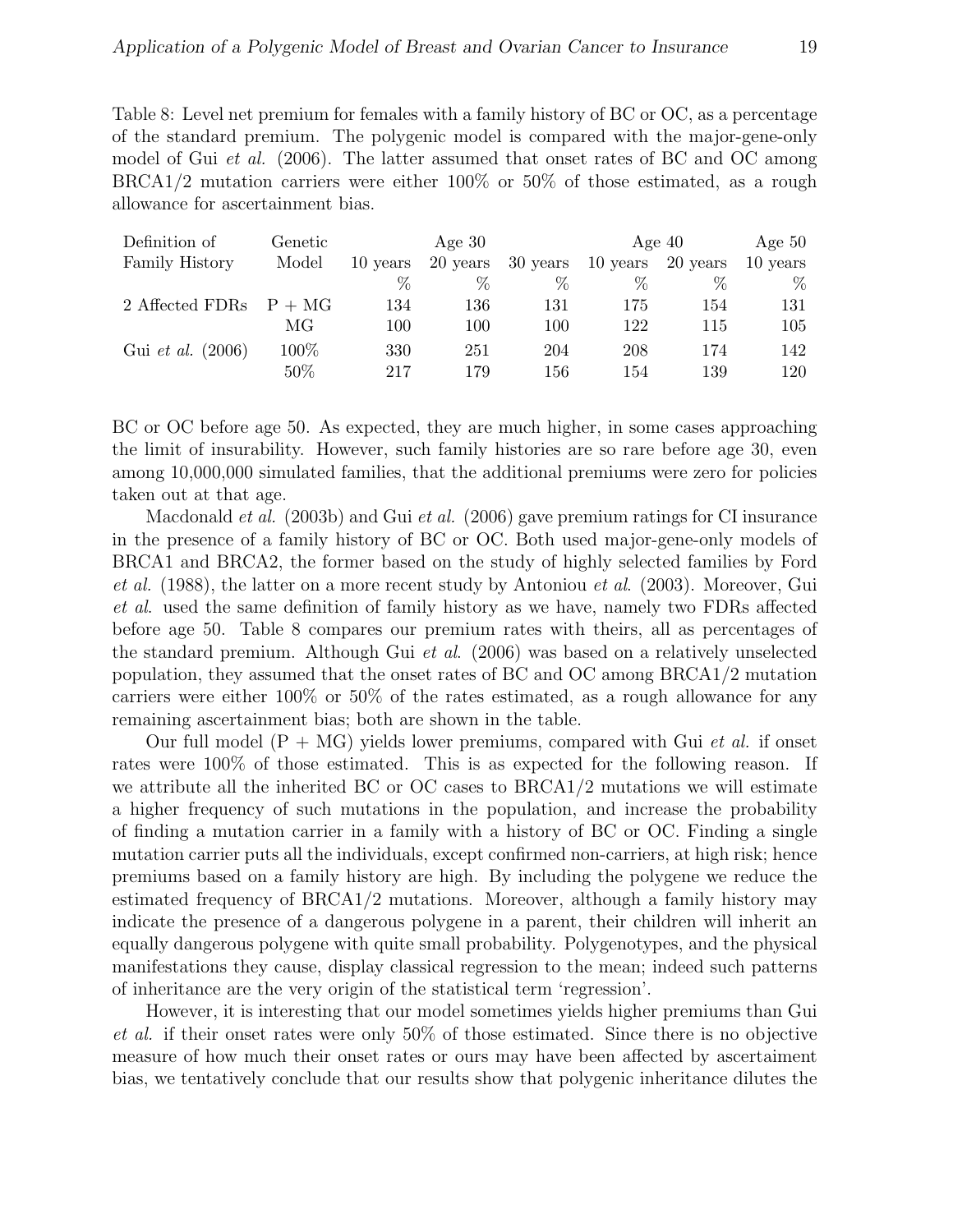strong signals that would be given by family histories if major genes only are responsible.

# 5. Conclusions

# 5.1 The Implications of Polygenes

This is the first actuarial study to incorporate a fitted model of a polygenic disorder. The following conclusions might be relevant to GAIC when reviewing applications to use genetic test results for BC, or other polygenic diseases, in insurance underwriting.

Very substantial variation in premiums is attributable to the polygenic component of BC and OC risk, as opposed to the much-studied BRCA1 and BRCA2 major genes. Most significantly, some BRCA1/2 mutation carriers could be offered the standard premium rate after a genetic test that accounts for polygenotype. In the context of a lenient moratorium such as that in the UK (that is, a moratorium that allows insurers to use a genetic test result if it is to the applicant's advantage) this raises the possibility that a counteracting polygene configuration could be used to void a known BRCA1/2 mutation. At this stage, this is a brave extrapolation from a theoretical polygenic model, but enough genetic variation is unaccounted for by BRCA1 and BRCA2 to make such a conclusion plausible if and when polygenes become a therapeutic target for BC.

The polygenotype variation in the population (particularly, owing to its size, the subpopulation carrying no BRCA1/2 mutation) could raise questions that have so far largely been avoided because of the rarity of single-gene late-onset disorders. There appears to be enough variation in the risk attributed to the polygenotype that a test for an individual's polygenotype would raise new issues of adverse selection in the insurance market. This will be the subject of future research.

However, our results are consistent with those of Macdonald et al. (2003b) and Gui et al. (2006) in showing that knowing of a BRCA1/2 mutation only (averaging over polygenotypes) presents a risk high enough to justify increased premiums, beyond the limits of any moratorium that may be in force. Although more recent epidemiology of BRCA1 and BRCA2 have suggested lower penetrance than originally estimated, the fact remains that BRCA1/2 mutation carriers are exposed to a much higher risk of BC and OC.

Because much of the genetic variation in BC can be explained by polygenes which affect the entire population (rather than just mutation carrier families), and the mode of transmission is not Mendelian, a woman with a family history need not have a genotype close to that of her sister. For example, parents with polygenotypes  $(P_m, P_f) = (0, 0)$  can produce a child with polygenotype  $P_c = +3$  with the same probability as they can produce a child with polygenotype  $P_c = -3$ . One sister at high risk of BC does not make it certain that any of her sisters will be also. Thus when we use different models of inherited BC risk we find different premium ratings for a family history. We have also found a large difference in premium ratings if the definition of family history is tightened. Possibly  $\geq 3$ affected members rather than  $\geq 2$  affected members is the reasonable threshold of serious risk beyond which insurance may not be attainable.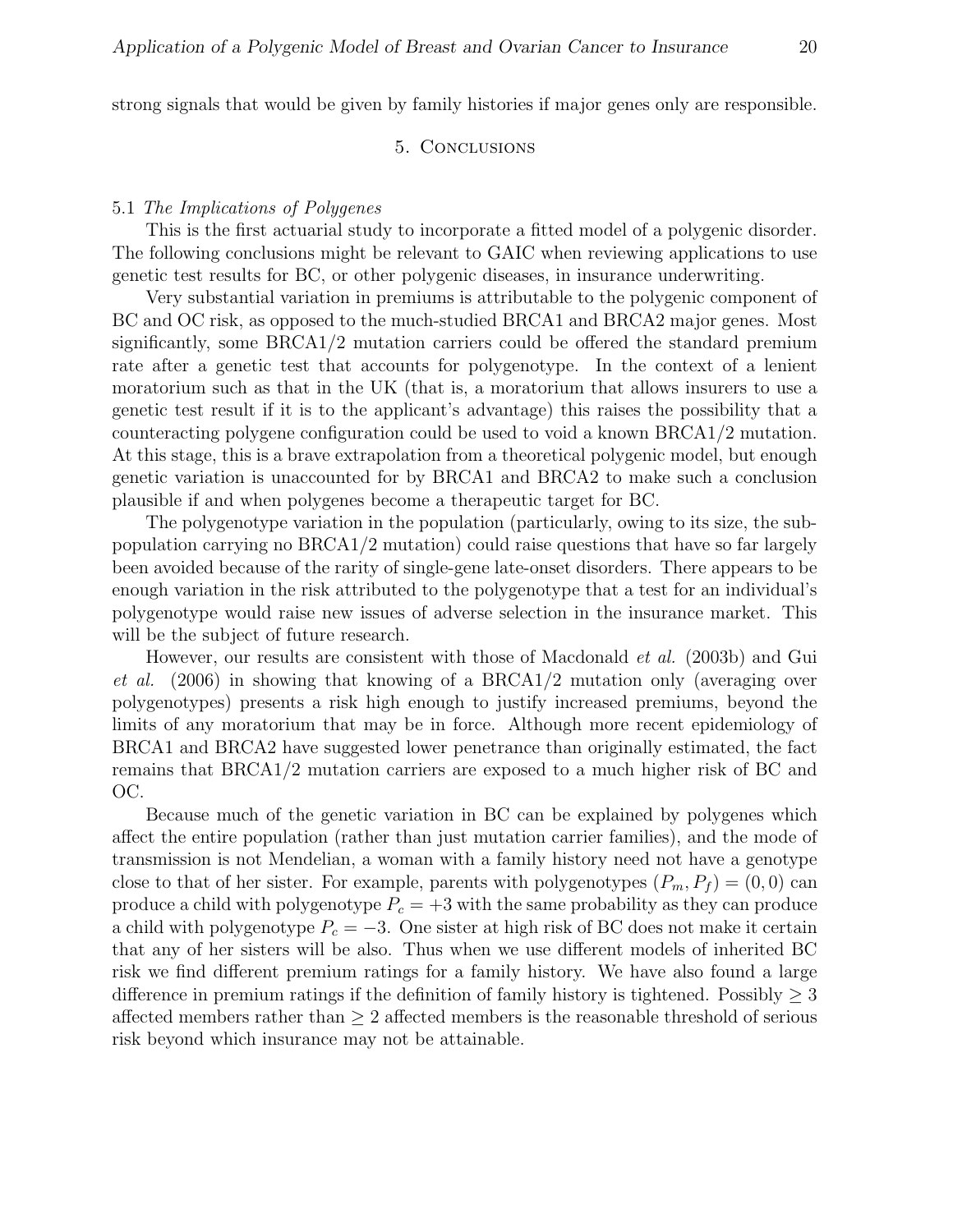# 5.2 Polygenic Models in Other Diseases

The genetics and insurance debate has mainly focused, for good reasons, on monogenic disorders, a prime example being Huntington's disease. Now, genetic technologies are advancing rapidly, and we must broaden the focus to include polygenic disorders. This is a more significant undertaking than might first be thought, since every conceivable disorder can be considered to be, to some degree, polygenic. This includes the common disorders like heart disease, cancers, and autoimmune diseases. Many common diseases show familial inheritance but no single genes have been found to account for this.

Interactions between genes and environmental factors make it difficult to identify polymorphisms that influence common diseases. However, large-scale studies such as UK Biobank are now setting out to map the links between genes and environment. Medical benefits are not expected to appear for at least ten years. When results do begin to come through, however, it is likely that we will find common low-risk genes (polygenes) that are risk factors for a variety of common disorders. It is a prudent pre-emptive step to try to understand the effect that identified polygenes may have on insurance markets. This paper has made some progress towards that.

### **ACKNOWLEDGEMENTS**

This work was carried out at the Genetics and Insurance Research Centre at Heriot-Watt University. We would like to thank the sponsors for funding, and members of the Steering Committee for helpful comments at various stages. KM is funded by the Engineering and Physical Sciences Research Council.

#### **REFERENCES**

- Antoniou, A.C., Pharoah, P.D.P., McMullan, G., Day, N.E., Ponder, B.J., & Easton, D.F. (2001). Evidence for further breast cancer susceptibility genes in addition to BRCA1 and BRCA2 in a population-based study. *Genetic Epidemiology*, **21**, 1–18.
- Antoniou, A.C., Pharoah, P.D.P., McMullan, G., Day, N.E., Stratton, M.R., Peto, J., Ponder, B.J., & Easton, D.F. (2002). A comprehensive model for familial breast cancer incorporating BRCA1, BRCA2 and other genes. British Journal of Cancer, 86, 76–83.
- Antoniou, A.C., Pharoah, P.P.D., Narod, S., Risch, H. A., Eyfjord, J. E., Hopper, J. L., Loman, N., Olsson, H., Johannsson, O., Borg, A., Pasini, B., Radice, P., Manoukian, S., Eccles, D. M., Tang, N., Olah, E., Anton-Culver H., Warner, E., Lubinski, J., Gronwald, J., Gorski, B., Tulinius, H., Thorlacius, S., Eerola, H., Nevanlinna, H., Syrjäkoski, K., Kallioniemi, O.-P., Thompson, D., Evans, C., Peto, J., Lalloo, F., Evans, D. G., & Easton, D.F. (2003). Average risks of breast and ovarian cancer associated with mutations in BRCA1 or BRCA2 detected in case series unselected for family history: A combined analysis of 22 studies. American Journal of Human Genetics, 72, 1117–1130.
- Cannings, C., Thompson, E.A., & Skolnick, M.H. (1978). Probability functions on complex pedigrees. Advances in Applied Probability, 10:1, 26–61.
- Easton, D.F. (1999). How many more breast cancer predisposition genes are there?. Breast Cancer Research, 1, 14–17.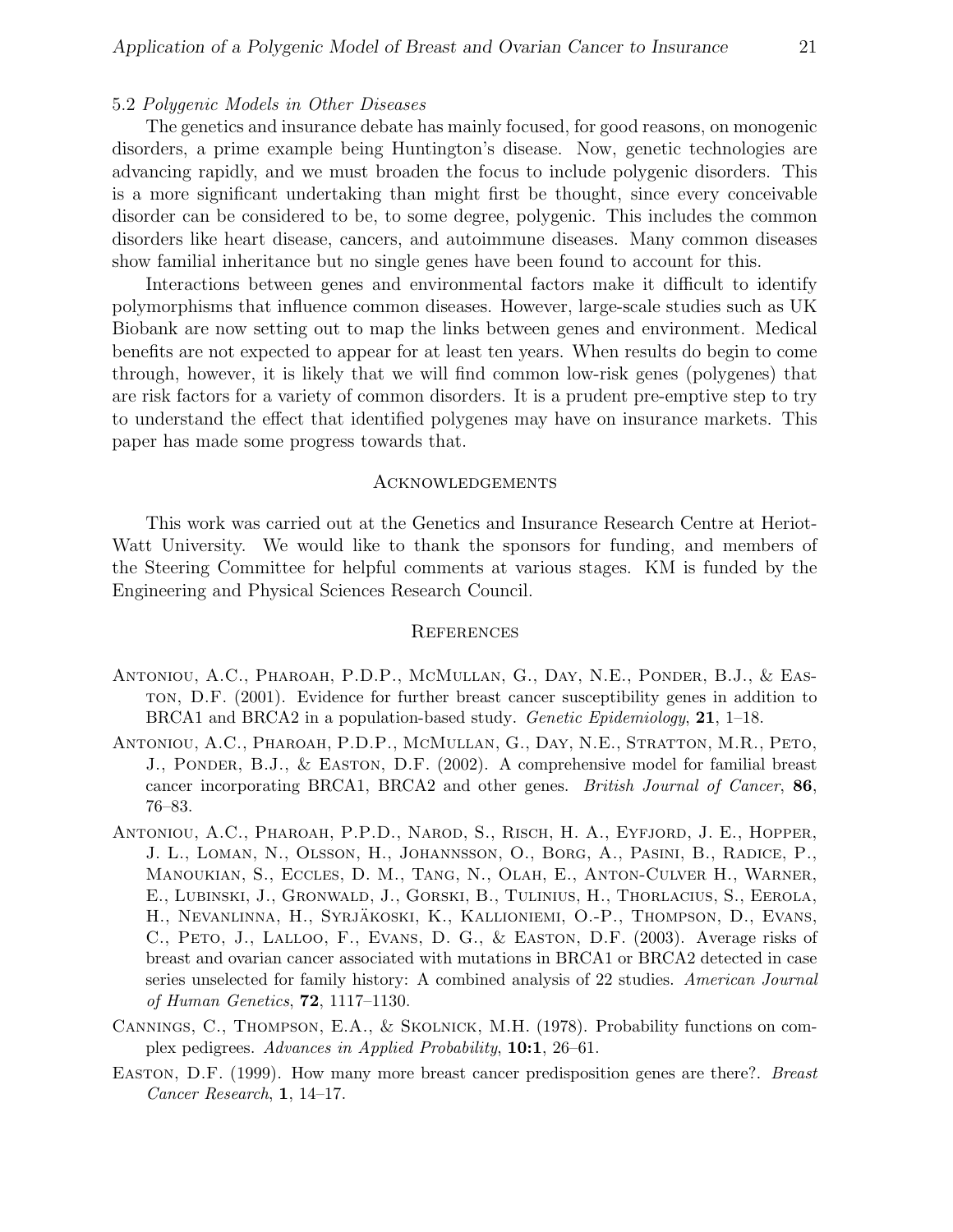Easton, D.F. (2005). Finding new breast cancer genes. Presentation at University of Sheffield.

- Eccles, D.M., Evans, D.G.R., & Mackay, J. (2000). Guidelines for a genetic risk based approach to advising women with a family history of breast cancer. Journal of Medical Genetics, 37, 203–209.
- Ford, D., Easton, D.F., Stratton, M., Narod, S., Goldgar, D., Devilee, P., Bishop, D.T., Weber, B., Lenoir, G., Chang-Claude, J., Sobol, H., Teare, M.D., Struewing, J., Arason, A., Scherneck, S., Peto, J., Rebbeck, T.R., Tonin, P., Neuhausen, S., Barkardottir, R., Eyfjord, J., Lynch, H., Ponder, B.A.J., Gayther, S.A., Birch, J.M., Lindblom, A., Stoppa-Lyonnet, D., Bignon, Y., Borg, A., Hamann, U., Haites, N., Scott, R.J., Maugard, C.M., Vasen, H., SEITZ, S., CANNON-ALBRIGHT, L.A., SCHOFIELD, A., ZELADA-HEDMAN, M., AND THE Breast Cancer Linkage Consortium (1998). Genetic heterogeneity and penetrance analysis of the BRCA1 and BRCA2 genes in breast cancer families. American Journal of Human Genetics, 62, 676–689.
- Gui, E.H., Lu, B., Macdonald, A.S., Waters, H.R., & Wekwete, C.T. (2006). The genetics of breast and ovarian cancer III: A new model of family history. Submitted.
- GUTIÉRREZ, M.C. & MACDONALD, A.S.  $(2003)$ . Adult polycystic kidney disease and critical illness insurance. North American Actuarial Journal, 7:2, 93–115.
- Hoem, J.M. (1988). The versatility of the Markov chain as a tool in the mathematics of life insurance. Transactions of the 23rd International Congress of Actuaries, Helsinki S, 171–202.
- Lange, K. (1997). An approximate model of polygenic inheritance. Genetics, 147, 1423–1430.
- Lemaire, J., Subramanian, K., Armstrong, K., & Asch, D.A. (2000). Pricing term insurance in the presence of a family history of breast cancer. North American Actuarial Journal, 4, 75–87.
- MACDONALD, A.S., WATERS, H.R., & WEKWETE, C.T. (2003a). The genetics of breast and ovarian cancer I: A model of family history. Scandinavian Actuarial Journal, 1, 1–27.
- MACDONALD, A.S., WATERS, H.R.,  $\&$  WEKWETE, C.T. (2003b). The genetics of breast and ovarian cancer II: A model of critical illness insurance. Scandinavian Actuarial Journal, 1, 28–50.
- ONS (1999). Cancer 1971–1997. CD-ROM, Office for National Statistics, London.
- Rebbeck, T.R. (1999). Inherited genetic predisposition in breast cancer. A population-based perspective. Cancer, 86, 2493–2501.
- STRUEWING, J.P. (2004). Genomic approaches to identifying breast cancer susceptibility factors. Breast Disease, 19, 3–9.
- Subramanian, K., Lemaire, J., Hershey, J.C., Pauly, M.V., Armstrong, K., & Asch, D.A. (1999). Estimating adverse selection costs from genetic testing for breast and ovarian cancer: The case of life insurance. The Journal of Risk and Insurance, 66, 531–550.